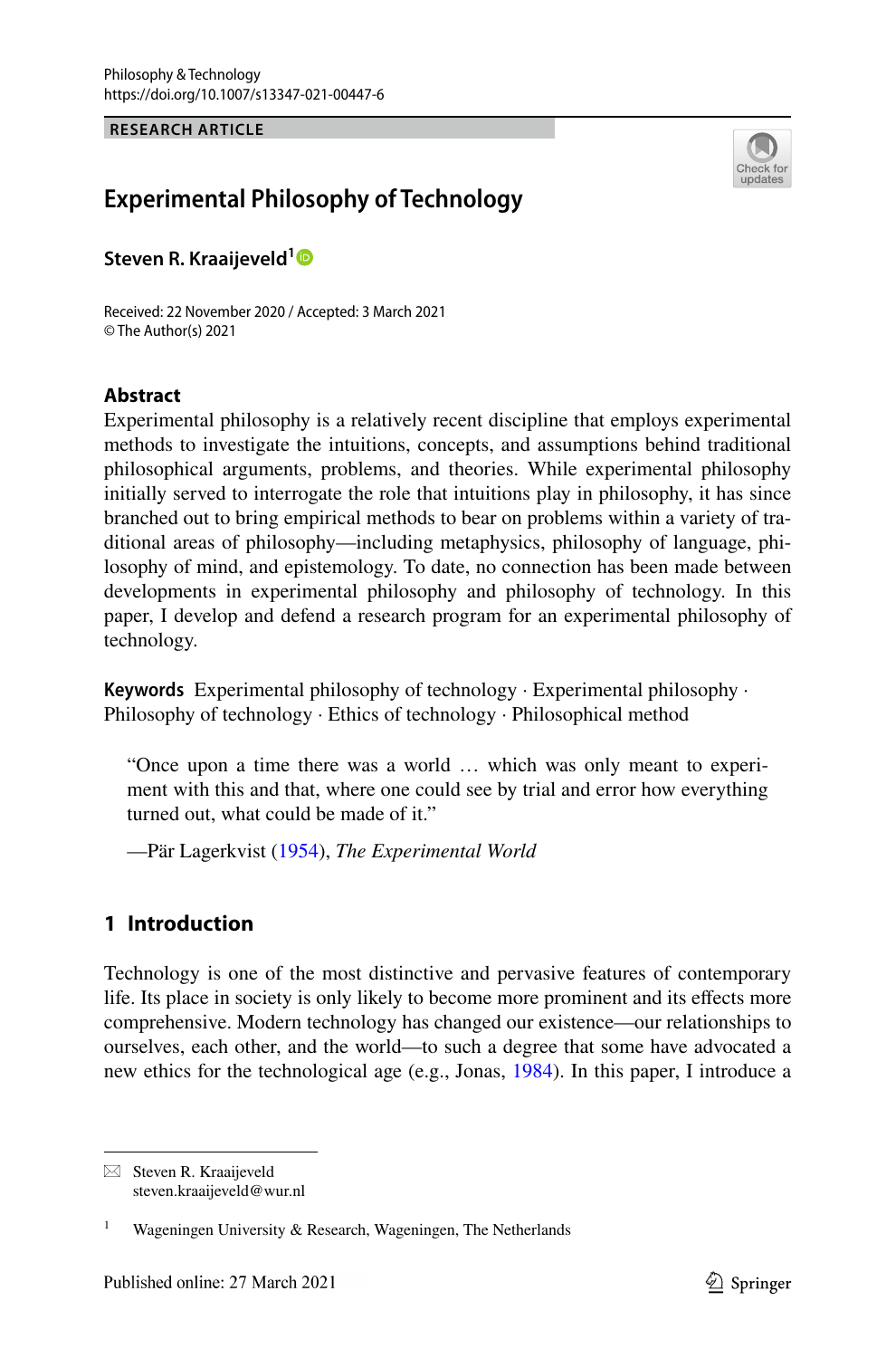novel methodology for research in philosophy of technology that I call experimental philosophy of technology or "techxphi" for short.

The impetus for this approach stems from two observations. First, there has been virtually no attention for, let alone systematic study of, the role of intuitions in philosophy of technology or people's intuitions about technology more generally. The recent feld of experimental philosophy or "x-phi," from which experimental philosophy of technology derives its name and methodology, has advanced our knowledge about the role of intuitions across a wide range of philosophical disciplines—from metaphysics and philosophy of language, to philosophy of mind and epistemology (Nichols & Knobe, [2007](#page-18-1)). To date, however, there has been no attempt to extend this approach to topics in philosophy of technology.

Second, the promising role of experimental methods in philosophy of technology has been too little appreciated. Despite a growing recognition that empirical methods and fndings can play an important role in addressing philosophical questions (e.g., Appiah, [2008;](#page-16-0) Hämäläinen, [2016;](#page-17-1) Plakias, [2015](#page-18-2)), and notwithstanding the so-called empirical turn in philosophy of technology (e.g., Achterhuis, [2001](#page-16-1); Scharff, [2011\)](#page-18-3), systematic engagement with empirical research has been scarce in philosophy of technology, especially when compared to other disciplines. For instance, while research in experimental ethics has witnessed a proliferation of empirically informed normative work on a wide range of subjects (e.g., on the nature of character, well-being, and the good life), the methodologies and fndings from these and related studies have rarely been extended to similar issues in ethics of technology. This is perhaps ironic, because new technologies have aforded researchers an increasingly rich arsenal of experimental research methods. Through advances in virtual and augmented reality, for example, people can be more vividly immersed than ever before in the kinds of moral dilemmas that are characteristic of experimental ethics (Alfano et al., [2018\)](#page-16-2). To experimentally investigate the ways in which people engage with technology itself from a philosophical perspective is only a small, but as yet untaken step away.

My main claim in this paper is that experimental philosophy of technology as a novel methodology can inform and advance current debates within philosophy and ethics of technology, as well as generate new ideas and lines of research in this area. More radically, when techxphi fourishes as a research program, some current assumptions, arguments, and theories in philosophy of technology will turn out to be untenable. My hope is that those who are not persuaded by the more radical implications of experimental philosophy of technology will nevertheless be convinced by its more modest propositions.

I proceed as follows. First, as background, I provide a brief overview of experimental philosophy and the kind of research that has been conducted under its banner. Second, I develop an outline for an experimental philosophy of technology. I address and defate some potential objections that have been leveled against experimental philosophy generally, which might also be relevant specifcally to techxphi. I then distinguish two programs of experimental philosophy of technology—a negative and a positive—and offer examples from classic and more recent research in philosophy and ethics of technology to show how techxphi can make unique and signifcant contributions. Finally, I provide several general arguments for the distinctive value of experimental philosophy of technology as a methodology for philosophy of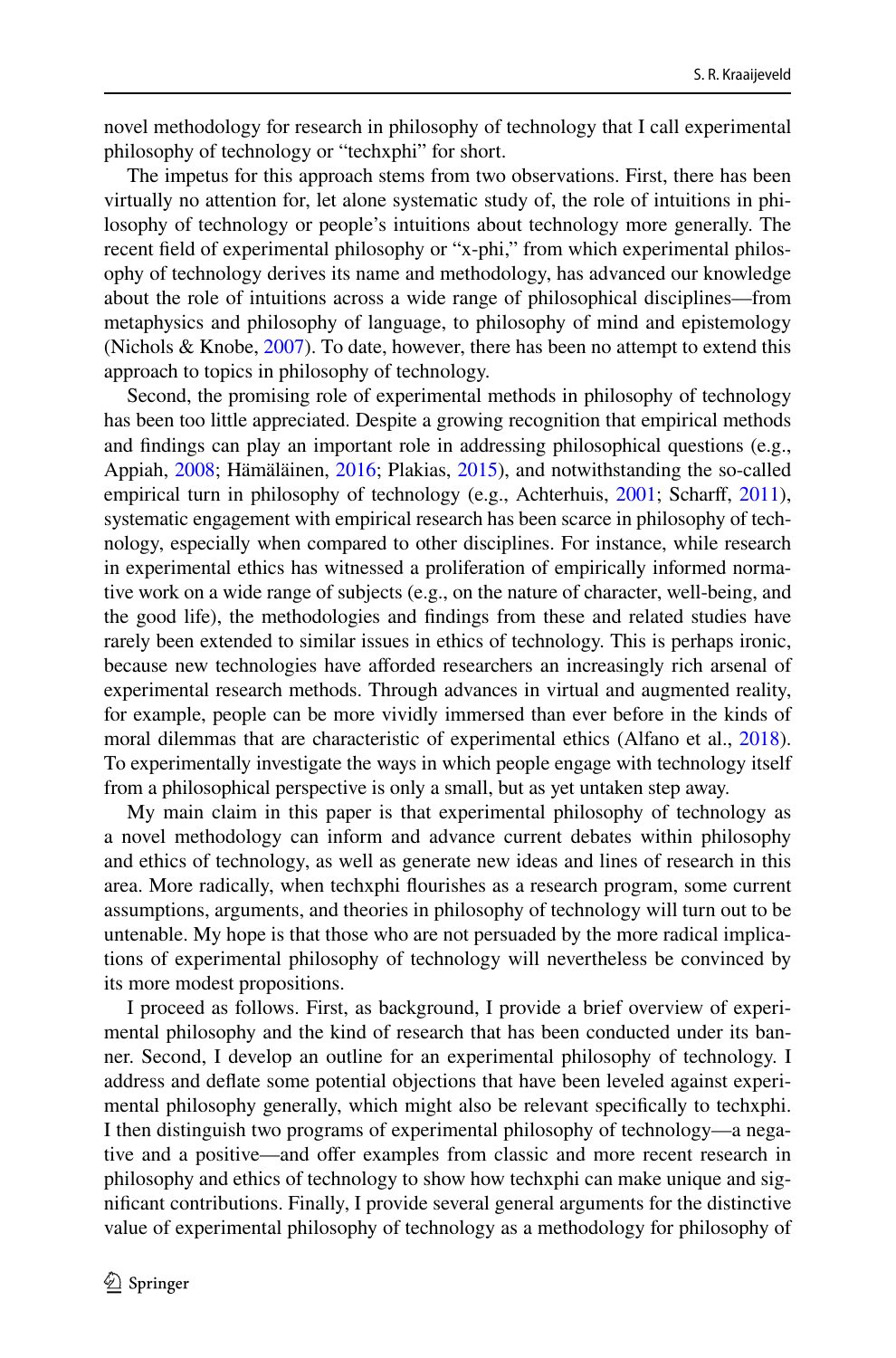technology, and encourage researchers from all felds with an interest in deep questions about technology to embrace techxphi in a collaborative effort.

### **2 Experimental Philosophy**

Experimental philosophy is an interdisciplinary feld of inquiry in which experimental methods are employed to investigate questions that are traditionally within the domain of philosophy (Knobe et al., [2012\)](#page-18-4). Empirical methods and fndings are put to use in order to probe and inform philosophical intuitions, assumptions, and concepts. Early experimental philosophy can be distinguished by the explicit goal to empirically investigate philosophical intuitions (see, e.g., Knobe, [2007;](#page-17-2) Alexander, [2012\)](#page-16-3). As Joshua Alexander and Jonathan Weinberg have put it, experimental philosophy is "unifed behind a common methodology and a common aim: the application of methods of experimental psychology to the study of the nature of intuitions" [\(2007](#page-16-4), 56). This inquiry was initially prompted by the perceived widespread use of intuitions in philosophical theorizing.<sup>1</sup> Reliance on intuitions in thought experiments and theory building was considered by early proponents of experimental philosophy to be a pervasive feature of philosophical practice and, importantly, it was at the same time viewed as a practice subject to potentially problematic limitations (e.g., bias and limited generalizability) that could and ought to be tested empirically. To provide an illustration of the kind of work that has been done in this area, especially to familiarize those who may not be acquainted with the feld, I will summarize a line of experimental philosophical research on the relation between freedom and moral responsibility.

Traditional philosophical discussions about freedom and moral responsibility have often centered on the assumption that people are natural incompatibilists, meaning that they believe that causal determinism is ultimately incompatible with either free will or moral responsibility (Alexander, [2012](#page-16-3)). This assumption has been used to place the argumentative burden of proof on philosophical compatibilists rather than incompatibilists. However, one might rightfully ask: Are people, in fact, natural incompatibilists? In an early and innovative set of studies, Nahmias et al. [\(2004](#page-18-5)) empirically investigated this assumption. By showing participants a series of vignettes of diferent scenarios about moral responsibility and free will, they demonstrated that people are actually more likely to be natural *compatibilists* rather than incompatibilists. More concretely, in a study of the so-called Jeremy Cases, Nahmias et al. ([2005,](#page-18-6) 566) presented participants with the following scenario:

Imagine that in the next century we discover all the laws of nature, and we build a supercomputer which can deduce from these laws of nature and from the current state of everything in the world exactly what will be happening in the world at any

<span id="page-2-0"></span><sup>&</sup>lt;sup>1</sup> The prevalence of intuitions—and, importantly, of reliance on intuitions—in analytic and other areas of philosophy has been a matter of considerable debate. For instance, while Bealer ([1996,](#page-17-3) [1998\)](#page-17-4) has argued that philosophical intuitions belong to philosophy's "standard operating procedure" [\(1996](#page-17-3), 122), others like Williamson ([2004\)](#page-19-0) and Cappelen [\(2012](#page-17-5), [2014\)](#page-17-6) have argued that philosophy does not rely on intuitions as commonly understood. See Deutsch [\(2015](#page-17-7)) for an extensive account of the current and complex state of intuitions in (experimental) philosophy. I do not take a stance on this issue here. My scope is limited to the role of intuitions in philosophizing about technology, where, as I will argue, these might play an important yet underappreciated role.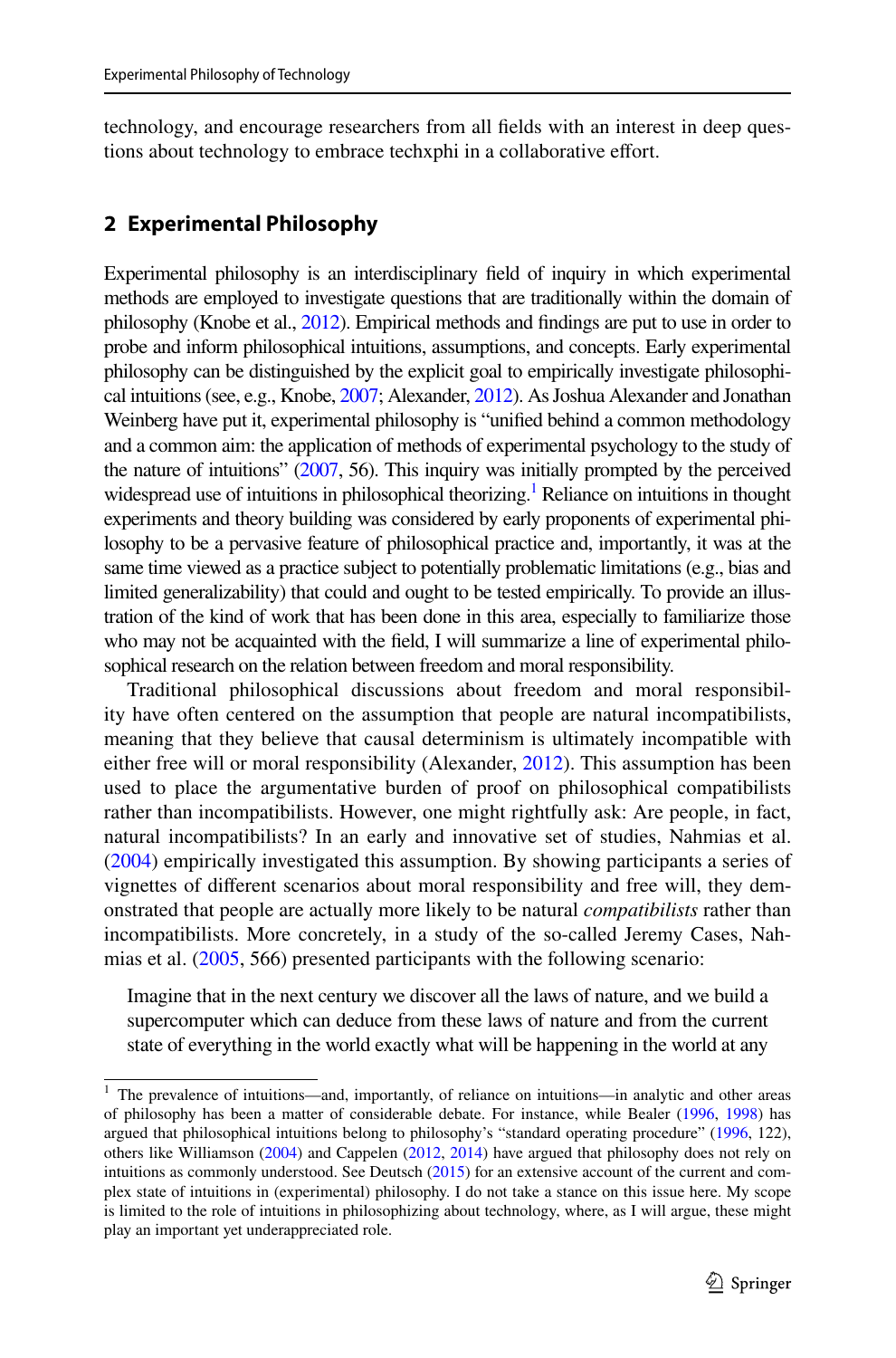future time. It can look at everything about the way the world is and predict everything about how it will be with 100% accuracy. Suppose that such a supercomputer existed, and it looks at the state of the universe at a certain time on March 25, 2150 AD, 20 years before Jeremy Hall is born. The computer then deduces from this information and the laws of nature that Jeremy will defnitely rob Fidelity Bank at 6:00 pm on January 26, 2195. As always, the supercomputer's prediction is correct; Jeremy robs Fidelity Bank at  $6:00$  pm on January [2](#page-3-0)6, 2195.<sup>2</sup>

They then asked participants to suspend disbelief and to imagine the scenario to be true exactly as stated. Importantly, they subsequently asked participants whether they thought that, when Jeremy robs the bank, he does so of his own free will. They found that a signifcant majority of participants (76%) judged Jeremy to have robbed the bank of his own free will. The normative conclusion that follows for Nahmias and his colleagues is that, if the burden of proof should be on anyone, it must be on those who assume people to be natural incompatibilists. After all, this is not what their fndings suggest about people's actual beliefs.

Philosophers' intuitions about people's basic beliefs, in this case about free will and moral responsibility, were thus challenged through empirical fndings. Contesting intuitions in this way has come to be one of the hallmarks of experimental philosophy. Another trend has been to investigate potential diferences or biases in these intuitions. Diferences between philosophical intuitions have been studied, and predictable diferences have been found, across genders (Buckwalter & Stich, [2014](#page-17-8)), cultures (Buchtel & Norenzayan, [2008](#page-17-9); Haidt & Joseph, [2007\)](#page-17-10), and personality traits (Bartels & Pizarro, [2011\)](#page-17-11).

The main idea behind these fndings is that philosophical intuitions are neither stable nor uniform across individuals and groups. There are real diferences in the kinds of intuitions that diferent people have; and philosophical intuitions are at least sometimes sensitive to morally irrelevant features. Moral intuitions were found, for instance, to be subject to order effects (Wiegmann et al.,  $2012$ ), which casts doubt on the stability and reliability not just of interpersonal but also of intrapersonal intuitions. As an extension of this research, the expertise of professional philosophers, who may be expected to have more robust philosophical intuitions, has also been questioned through experimental means (e.g., Schwitzgebel & Cushman, [2012;](#page-18-7) see also Weinberg et al., [2010\)](#page-19-2).

These early developments in experimental philosophy, as previously noted, focused on the role of intuitions in philosophy; but the feld quickly expanded beyond primarily considering intuitions.<sup>3</sup> A recent description of x-phi, for instance, states that its aim is to "systematically collect and analyze empirical data in attempting to answer philosophical questions or solve philosophical problems" (Sytsma & Livengood,  $2016$ , 5). So far, research in experimental philosophy<sup>4</sup> has covered many

<span id="page-3-0"></span><sup>&</sup>lt;sup>2</sup> For the sake of clarity, I omit some of the details of the Jeremy Cases as well as the other studies that are included by Nahmias et al. ([2005\)](#page-18-6).

<span id="page-3-1"></span> $3$  Though the field is no longer restricted to intuitions, and non-intuitional work is being conducted, the study of intuitions still plays a dominant role in experiment philosophy (see, e.g., Sytsma & Livengood, [2016](#page-19-3)).

<span id="page-3-2"></span><sup>4</sup> It should be noted that there is some debate about what precisely should count as experimental philosophy. For instance, ought it to include only the work of those self-consciously active within the feld, or should the work of non-self-identifying researchers also be embraced? Furthermore, if the latter, then what are the criteria that should make it count? See, for an empirical study of philosophers' views on these matters, and for a summary of the debate, Sytsma and Livengood ([2016\)](#page-19-3).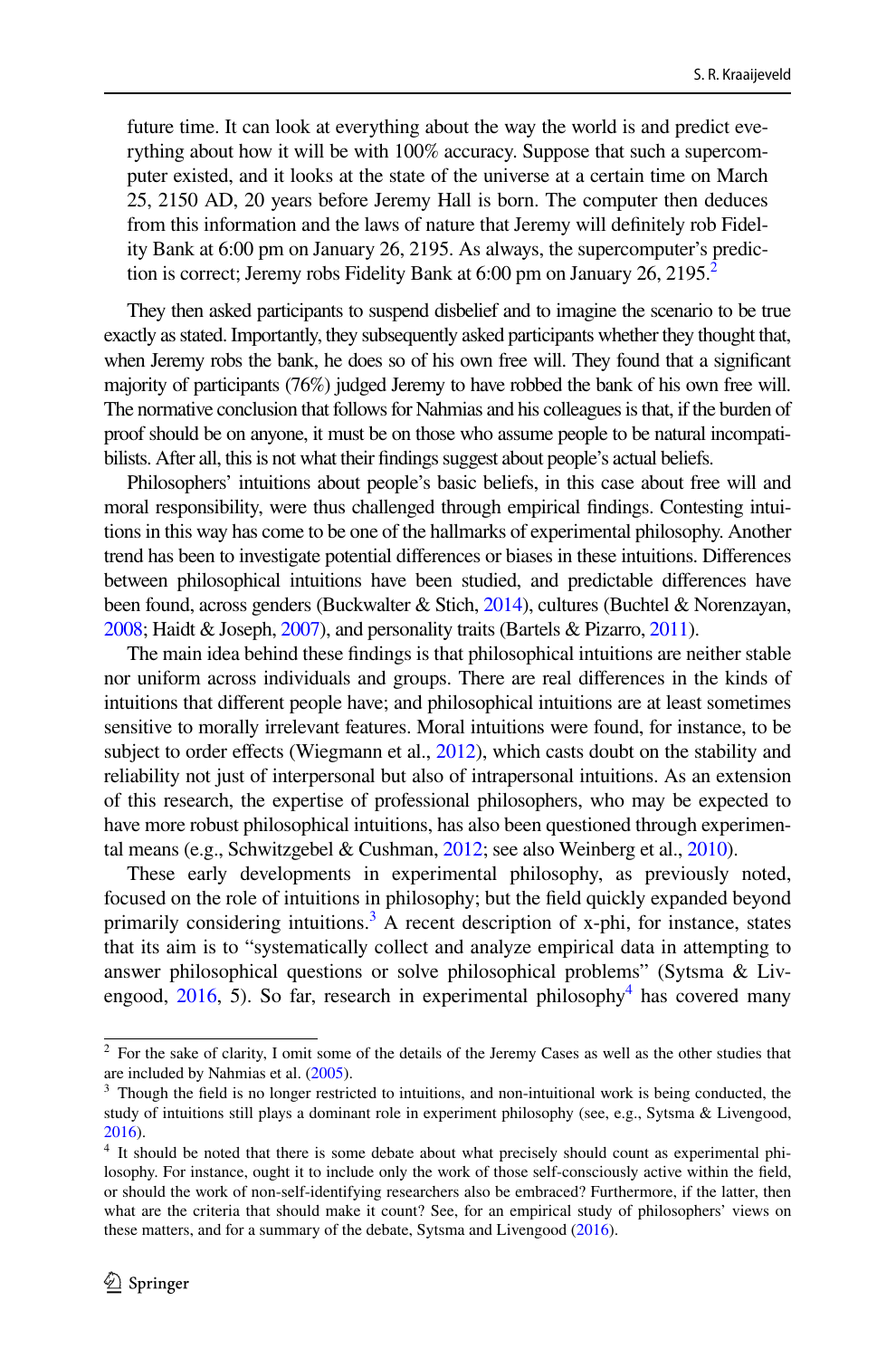diferent traditional areas of philosophy, including metaphysics (Nichols & Bruno, [2010\)](#page-18-8), philosophy of language (Haukioja, [2015;](#page-17-12) Machery et al., [2004\)](#page-18-9), philosophy of mind (Knobe & Prinz, [2008;](#page-18-10) Sytsma, [2014](#page-19-4)), intentionality (Knobe, [2010](#page-17-13)), and epis-temology (Buckwater, [2010](#page-17-14); Feltz & Zarpentine, [2010\)](#page-17-15). Most recently, the case has been made for experimental philosophical bioethics or "bioxphi" (Earp et al., [2020\)](#page-17-16).

I believe that it is time for an experimental philosophy of technology. In the following sections, I provide a generic account of techxphi and defend it against several potential objections. I then outline two diferent programs for an experimental philosophy of technology, which I develop in connection with some recent lines of research in ethics of technology in order to illustrate what the programs can offer.

### **3 Experimental Philosophy of Technology**

In the most general terms, experiment philosophy of technology applies the methods of experimental philosophy to topics in philosophy of technology. Techxphi involves the combination of empirical methods, like the controlled experiments that are characteristic of psychology, neuroscience, and other social sciences, with philosophical and normative analysis.<sup>5</sup> A flourishing techxphi would mean a truly interdisciplinary effort between empirically minded philosophers of technology and cognitive and social scientists in order to examine deep questions about technology.<sup>6</sup>

Before distinguishing between the negative and positive programs of experimental philosophy of technology, some objections that have been raised against experimental philosophy in the literature need to be discussed.<sup>[7](#page-4-2)</sup> This is not the place to fully engage with these criticisms; nevertheless, to the extent that some objections to x-phi might extend to techxphi, I will briefy discuss (and dispel) three of what I take to be the most pressing issues.

First, it has been argued against experimental philosophy that intuitions do not play a role in philosophy (e.g., Cappelen, [2012;](#page-17-5) Deutsch, [2015;](#page-17-7) Williamson, [2007](#page-19-5)). It appears to me, however, to be much less fruitful to argue for or against the use of intuitions in philosophy across the board than to go about it in a more closegrained way. From a pragmatic point of view, it makes better sense to examine specifc arguments and theories, and then to examine the presence or absence of intuitions in these arguments and theories—and only then to criticize or defend the role of such intuitions on a case-by-case basis. Given that intuitions in philosophizing

<span id="page-4-0"></span><sup>5</sup> While I am sympathetic to a wider understanding and utilization of empirical methods in philosophy generally, for instance as it has been eloquently advocated by Hämäläinen [\(2016](#page-17-1)), and philosophy of technology more specifcally, I limit myself in this paper to a conception of "empirical" and "empirical methodology" as it has been adopted within the feld of experimental philosophy, thus retaining continuity. It seems to me that the acceptance and implementation of the methodology of experimental philosophy is already a signifcant—if not a fnal—step toward a more empirically informed philosophy of technology.

<span id="page-4-1"></span> $6\,$  I model this statement of intent after Earp et al.'s ([2020\)](#page-17-16) call for an experimental bioethics.

<span id="page-4-2"></span> $^7$  For an overview, see Knobe and Nichols [\(2017](#page-18-11)). I draw on their discussion of objections to experimental philosophy in this section.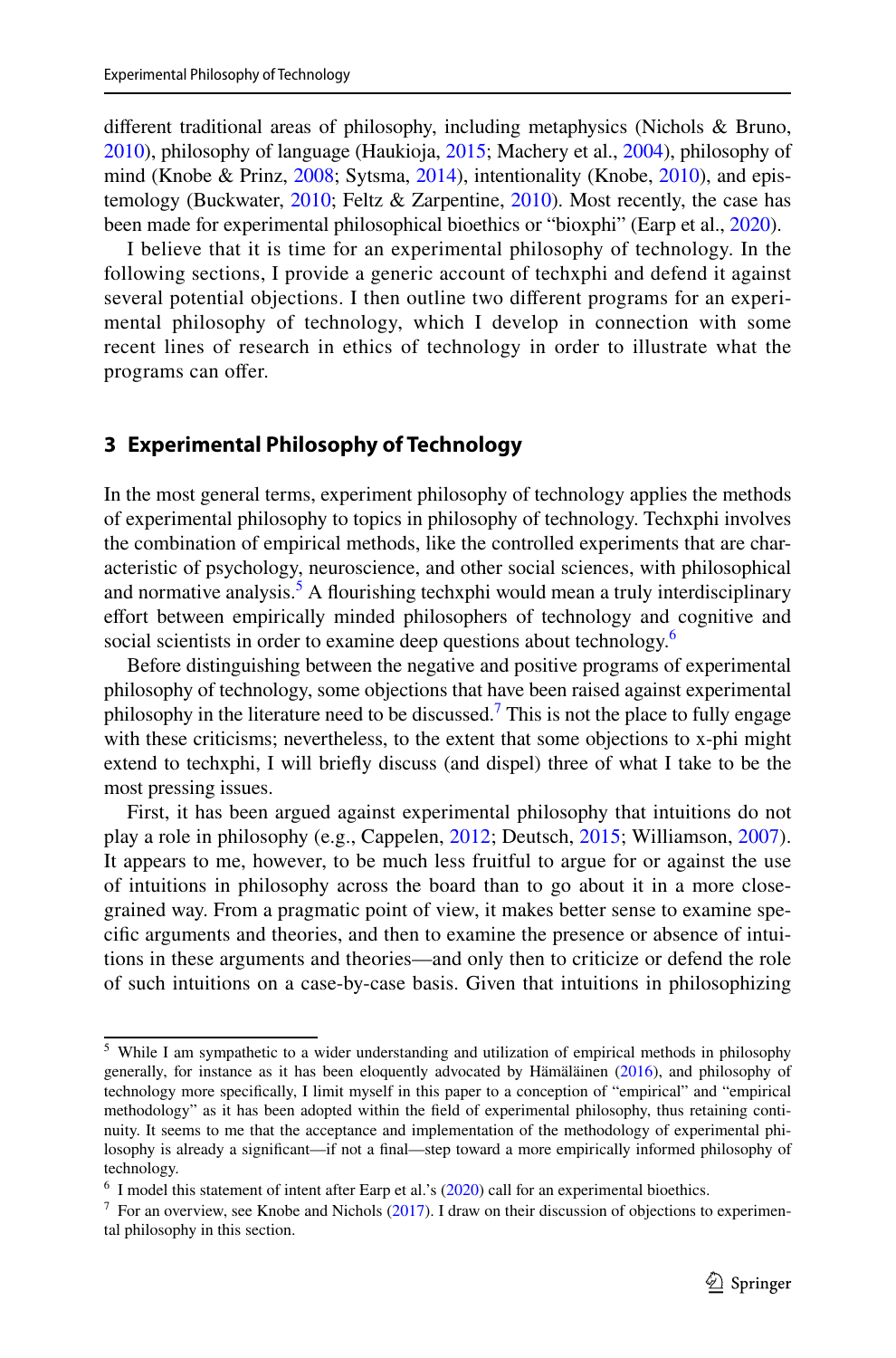about technology have yet to be seriously studied, there is a *prima facie* reason to at least make the attempt to ascertain and better understand their function in the feld.

Second, it has been argued against experimental philosophy that intuitions should not play a role in philosophy (see, e.g., Knobe & Nichols, [2017](#page-18-11)). One might grant that philosophers at times rely on intuitions, but nonetheless argue that this is unwarranted. I want to point out here that, if one subscribes to the view that intuitions should not play a role in philosophy, then it naturally follows that one would also try to counteract reliance upon such intuitions. However, in order to do so, one must frst identify such intuitions in order to get the argument of the ground. How could one attempt to eliminate reliance on intuitions without frst setting out to detect intuitions and the role that that they in fact play in philosophical arguments? Yet this project, as should be clear, is not fundamentally opposed to that of experimental philosophy (Knobe & Nichols, [2017\)](#page-18-11)—in fact, it falls squarely within the negative program that I describe in more detail later.

Third, it has been argued against experimental philosophy that it is not properly philosophy (e.g., Sorell,  $2018$ ). This is fundamentally a dispute about whether empirical work has a rightful place within the discipline of philosophy. I follow Hartmann et al. ([2013\)](#page-17-17) in rejecting the terms of the debate about whether philosophical questions are (or should be) impervious to empirical research, allowing instead that experimental methods can complement—rather than displace—more purely analytical methods. The goal should be to maintain the rigor of philosophical reflection *and* to make good use of empirical data, while at the same time avoiding empirical naivety (Hämäläinen, [2016\)](#page-17-1). As I will show, research in the philosophy of technology stands to gain much from an explicit engagement with empirical research. The question of how to demarcate the field of philosophy, while interesting, is not of concern to the current project, which seeks to generate new knowledge about philosophical issues surrounding technology. Should a purist about philosophical method object that empirical methods have no place in philosophy, then this should not hamper the techxphi project. At worst, one might concede that experimental philosophy of technology is a hybrid discipline.

### **3.1 Two Programs**

Experimental philosophy is commonly divided into diferent programs according to how these are positioned in relation to the traditional role of intuitions in analytic philosophy. The negative and positive programs are taken to be directly concerned with intuitions—the former with undermining them in a "negative" way, and the latter with making progress in philosophy by examining them in a "positive" way (Knobe & Nichols, [2017\)](#page-18-11). A third program is often identifed, which is not so much concerned with the role of intuitions in philosophy traditionally, as with the attempt to "make progress on questions that are directly about people's thoughts and feelings themselves" (Knobe & Nichols, [2017,](#page-18-11) 5). Sytsma and Livengood [\(2016](#page-19-3)) also diferentiate between intuitional and non-intuitional programs, according to whether research is or is not, respectively, about intuitions.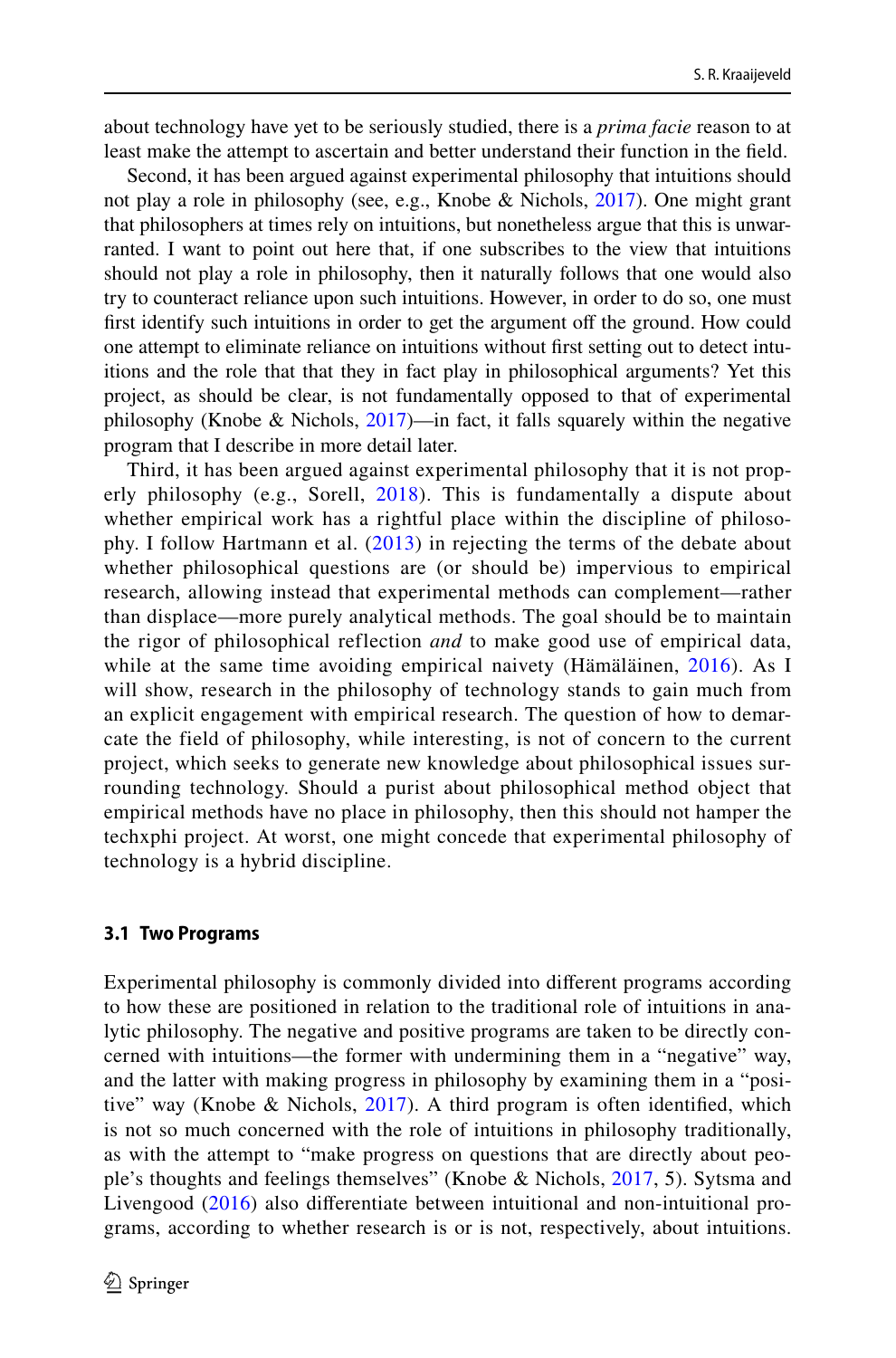With this additional distinction, the positive and negative programs might be called intuitional, and the third non-intuitional.

In the following sections, I will limit myself to specifying two research programs for experimental philosophy of technology: a negative and a positive one. I will go into more detail later, but in the broadest terms, the diference between them is as follows. The negative program uses experimental methods and fndings to debunk (or vindicate) intuitions, judgments, and so on in philosophy and ethics of technology. The positive program, on the other hand, uses experimental means more generally to further knowledge and advance debates in philosophy and ethics of technology. The positive program is thus not necessarily tied to the project of debunking or vindication; it is more broadly concerned with making constructive use of experimental data to inform techno-philosophical refection.

Making distinctions between programs is a metaphilosophical endeavor. For present purposes, I am primarily interested in creating a space for concrete research topics in experimental philosophy of technology. To distinguish between diferent research programs provides a useful early schema toward this end, even if the research to be conducted in techxphi will likely fall only loosely within diferent programs and be subject to considerable overlap, as is the case in x-phi more generally (Knobe & Nichols, [2017\)](#page-18-11). I adapt the two programs from x-phi in order to form a cohesive vision of techxphi that also preserves some continuity. The two programs are not, however, directly translated from, nor wholly translatable to, current x-phi programs. Later work might relate the two programs in experimental philosophy of technology back to work in experimental philosophy. As it stands, however, I have chosen to make the respective divisions between negative and positive programs in order to maximize theoretical clarity and, perhaps more importantly, to create as practicable a guide—and as clear a call to action—as possible.

Before moving on, something must be said about intuitions. There is a substantial philosophical literature about the nature, prevalence, and role of intuitions (see, e.g., Pust [2019\)](#page-18-13). I cannot do justice to this rich area here. If the nature and the role of philosophical intuitions can be contested within experimental philosophy, then this can also be done within experimental philosophy of technology. Diferently put, the success of an experimental philosophy of technology does not hinge on the adoption of any particular philosophical view of intuitions. For my part, in this paper, where I speak of intuitions, I follow Devitt ([2015\)](#page-17-18) in taking a minimally demanding view of intuitions that brings them close to our ordinary ability to recognize intuitions. Intuitions are, in short, what we ordinarily take them to be.

### **3.2 The Negative Program**

The negative program in x-phi centers on using experimental means to demonstrate that certain intuitions in philosophy are unreliable. Within the negative program of techxphi, this aim is extended in the attempt to debunk (or demonstrate as unreliable, unstable, biased, etc.) intuitions, judgments, and assumptions in philosophy of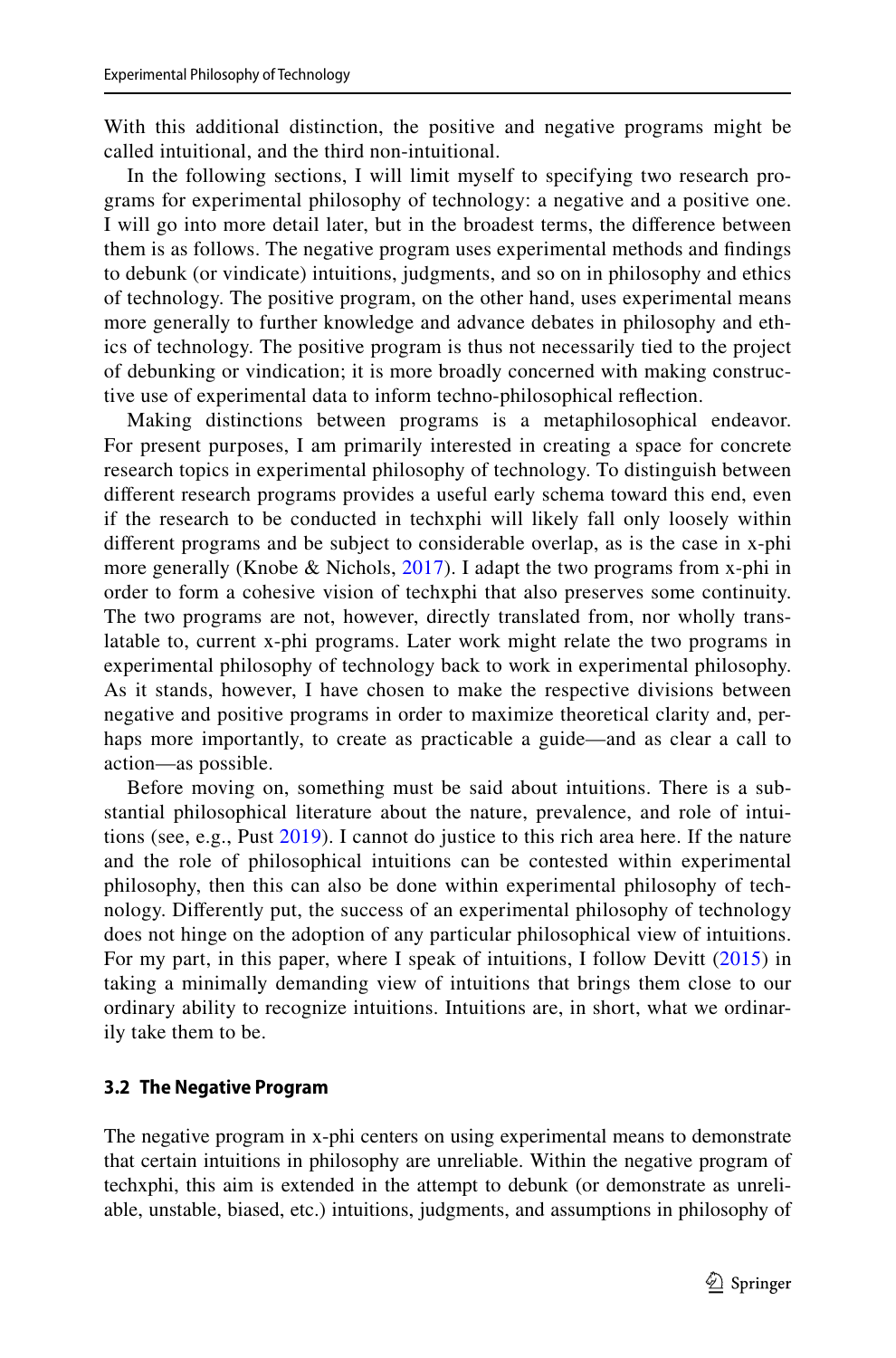technology. The "negative" refers to the role of research in this program, which is to critically examine latent intuitions and assumptions that may escape the arguments, concepts, and theories themselves. The operative metaphor here is that of "negative space"—by framing the space around the substantive arguments and theories in philosophy and ethics of technology, which is present but often taken for granted or hidden from analysis, the hope is that a fuller image will emerge. Of course, when one makes explicit the implicit intuitions and assumptions that are at work in theorizing about technology, and when one sets out to experimentally test these intuitions and assumptions, there are two possible outcomes: The intuitions or assumptions in question may be debunked or vindicated.<sup>[8](#page-7-0)</sup> As such, the negative program of experimental philosophy of technology includes not only debunking but also vindication efforts. Generally stated, the negative program involves experimental investigation of the intuitions and assumptions that feed into techno-philosophical arguments, in order to question or fortify their value.

I will focus on a specifc line of research in ethics of technology in order to illustrate what the negative program of experimental philosophy of technology entails and how it can advance current debates. Consider the infuential argument by Andreas Matthias that increasingly autonomous machines threaten to create a socalled responsibility gap, which has initiated a line of responses regarding potential responsibility gaps in technology (e.g., Champagne & Tonkens, [2015](#page-17-19); Nyholm, [2018a](#page-18-14); Tigard, [2020\)](#page-19-6). The original argument by Matthias [\(2004](#page-18-15)) may be summarized as follows:

- [1] Traditionally, manufacturers/operators of machines are held morally/legally responsible for its operations.
- [2] Highly autonomous machines create a novel situation where manufacturers/operators are in principle unable to predict the machine's future behavior.
- [3] One can only be held morally responsible/legally accountable for things one can control.
- [4] Being unable to predict the machine's future behavior means that manufacturers/ operators do not have control over that behavior.

Therefore,

[5] Manufacturers/operators cannot be morally responsible/liable for its operations.

Therefore,

[6] A socially undesirable responsibility gap emerges.

In the spirit of the negative program of experimental philosophy of technology, my claim is that there is an intuition at work in this argument—namely, that being

<span id="page-7-0"></span><sup>&</sup>lt;sup>8</sup> The empirical findings may also provide inconclusive evidence, of course. However, one hopes that inconclusive fndings will lead to additional, recalibrated research, which may then serve in the end to debunk or validate the respective intuition or assumption.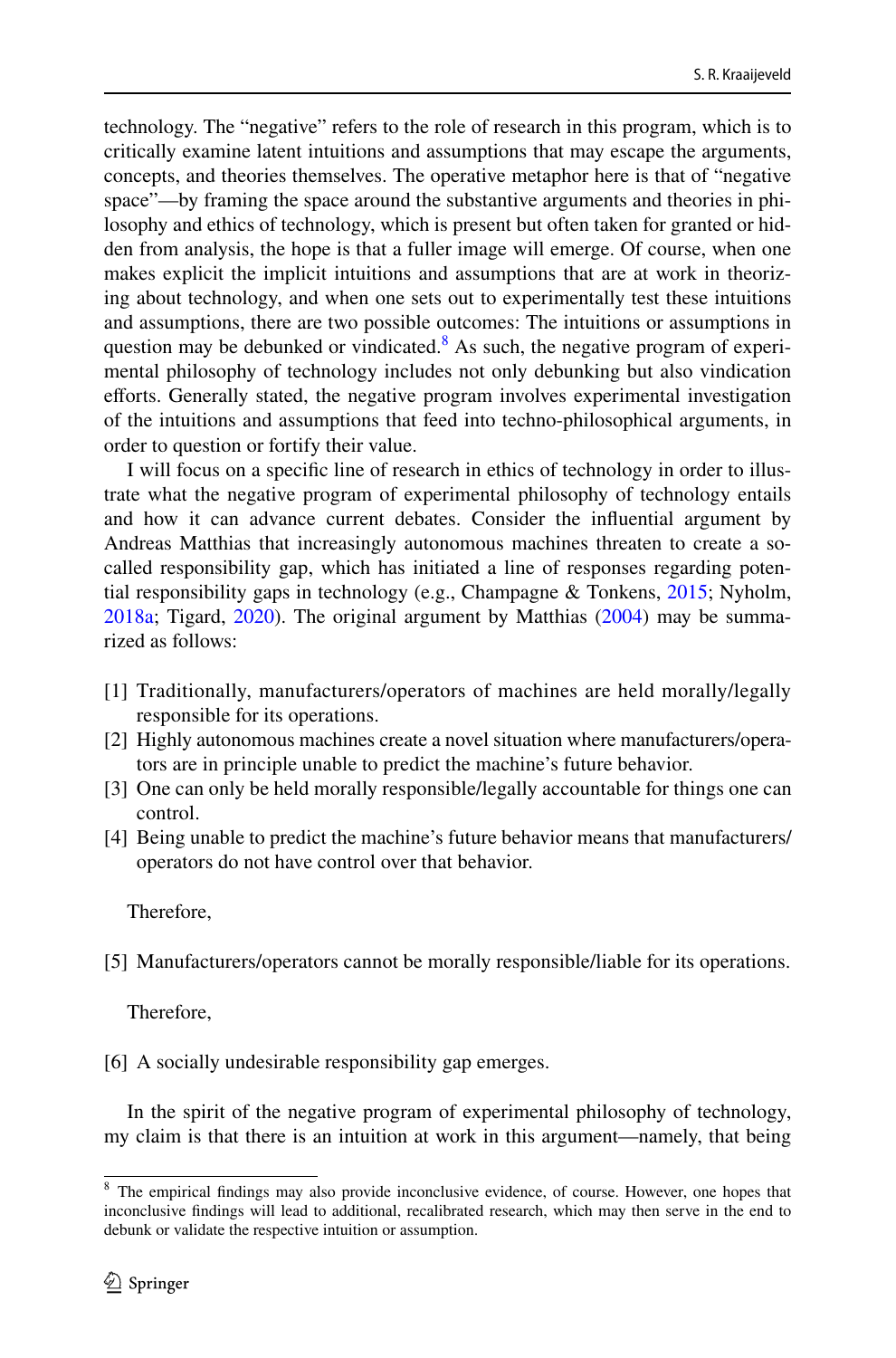unable to attribute responsibility to someone or something is problematic for individuals/society. Much of the argument seems to turn on this. This becomes clearer when we separate the theoretical from a more practical concern. If the possibility of the actions of highly autonomous machines being impervious to responsibilityattribution were purely theoretical, but never actual—that is, if we somehow knew that we would never actually encounter a situation where we would have difficulties attributing moral responsibility—then much of the problematic nature of a would-be responsibility gap appears to fall away. The possibility of encountering a concrete situation where a responsibility gap *in fact occurs* and *faces us* is what gives the argument much of its force.

Even if one is not entirely convinced by this interpretation, looking at the argument in this way opens up a line of experimental philosophical research that can help us answer at least some pertinent questions about responsibility gaps. One might, for instance, conduct an experiment in which participants are presented with descriptions of moral dilemmas in which machines cause harm and where the complexity of potential responsibility-attribution is systematically varied (i.e., in some cases, a responsible party will be easily identified; in others, with greater difficulty). How do participants deal with this complexity? Do people, in fact, have trouble attributing responsibility to the outcomes produced by highly autonomous machines?<sup>9</sup> Another way to approach this would be to study the moral judgments of those who are already working with complex, highly autonomous machines. Using an experimental method, engineers, manufacturers, and operators of highly autonomous machines could be presented with moral dilemmas surrounding machines, harm, and responsibility, in order to examine whether they—that is, people actually working closely with technology of this kind—have difficulties attributing responsibility in certain cases. If this research were to show that people (lay and professional) do not, as a matter of fact, encounter difficulties attributing responsibility even where highly complex systems are concerned, then this gives us reason to think that a responsibility gap is not as threatening a social issue as it has often been portrayed. Of course, to the extent that fndings would show people to be unable to attribute moral responsibility in such cases, then worries about a responsibility gap turn out to be better grounded.

The role of intuitions is also evident in a recent ofshoot of the responsibility gap argument, namely the potential threat of a retribution gap (Danaher, [2016](#page-17-20)). Here, the argument is the following:

- [1] Human beings are innate retributivists.
- [2] As highly autonomous robots become ubiquitous, they will more frequently cause harm.
- [3] When autonomous robots cause harm, people will seek targets for retributive blame.

<span id="page-8-0"></span><sup>&</sup>lt;sup>9</sup> I focus on negative outcomes as this has been the concern of much of the responsibility gap literature. It is an interesting question, however—and one that can and should be taken up by techxphi—whether there are systematic diferences in people's responsibility attributions according to whether the outcomes are negative or positive. Is there a threat of a responsibility gap when highly autonomous robots make good things happen? I leave this as an open question.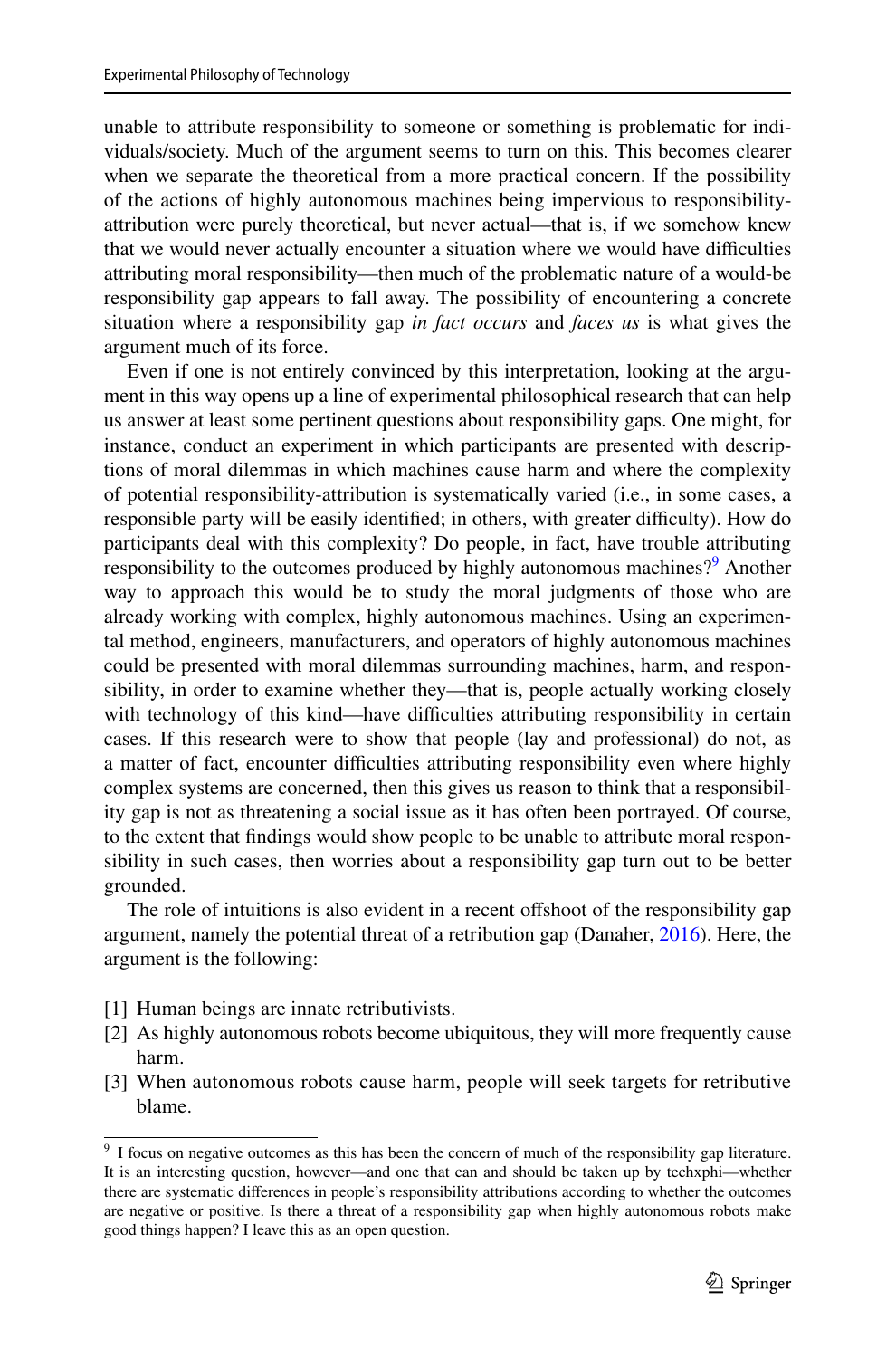[4] It is unlikely that either the robots or their makers will be eligible for retributive blame.

Therefore,

[5] People will seek retribution but fail to find appropriate targets.

Therefore,

[6] Increased robotization will lead to a retribution gap.

I have argued elsewhere (Kraaijeveld, [2020](#page-18-16)) that this argument essentially involves people's retributive intuitions, and I have applied an evolutionary debunking argument to intuitions in these cases to argue that they are unjustifed and thus ought not to be heeded. Although this approach at frst glance may appear to fall within the negative program of experimental philosophy of technology, it was by means of an analytic argument that I attempted to undermine the relevant intuitions and, thereby, the retribution gap argument. I did not, in any case, make use of experimental fndings. To qualify as experimental philosophy of technology, at least one empirical premise must be combined with at least one normative premise.<sup>10</sup> The argument by Earp et al.  $(2020)$  $(2020)$  for undermining or vindicating moral judgments in bioethics may be adapted here, in order to offer an approach to debunking/vindicating moral intuitions and judgments in ethics of technology that can be readily and widely applied in the feld. The Debunking/Vindication Argument (DVA) for experimental philosophy of technology may be stated as follows:

- [1] Moral judgment *M* or moral intuition *I* is mainly infuenced by factor/process *F*/*P*.
- [2] *F*/*P* is an unreliable (reliable) or morally irrelevant (relevant) factor/process.
- [3] So, moral judgment *M* or moral intuition *I* is unjustifed (vindicated/not defeated).

It must be noted that the normative conclusion [3] is derived from an empirical premise [1] as well as a normative premise [2]. Empirical premise of this kind, based on experimental fndings, combined with normative premises of this kind, provided by philosophical refection, is how the negative program of experimental philosophy of technology can advance knowledge about moral judgment within the ethics of technology.

To return to the retribution gap, there are at least two ways in which one might take a techxphi approach to the argument. On one hand, one could conduct an empirical study to examine whether people in fact respond with the kind of retributive intuitions and moral judgments of blame that make the retribution gap potentially problematic. It is worth carefully examining (i.e., empirically and systematically) both the nature and

<span id="page-9-0"></span><sup>&</sup>lt;sup>10</sup> I do not mean to imply here that all of philosophy of technology is normative or that experimental philosophy of technology can always be formulated in normative terms (neither would be true). I merely want to suggest that, where normative issues are at stake in techno-philosophical arguments, then in order for it to count as *experimental philosophy of technology*, there must be some combination of normative and empirical premises. Thanks to an anonymous reviewer for pressing me to clarify this point.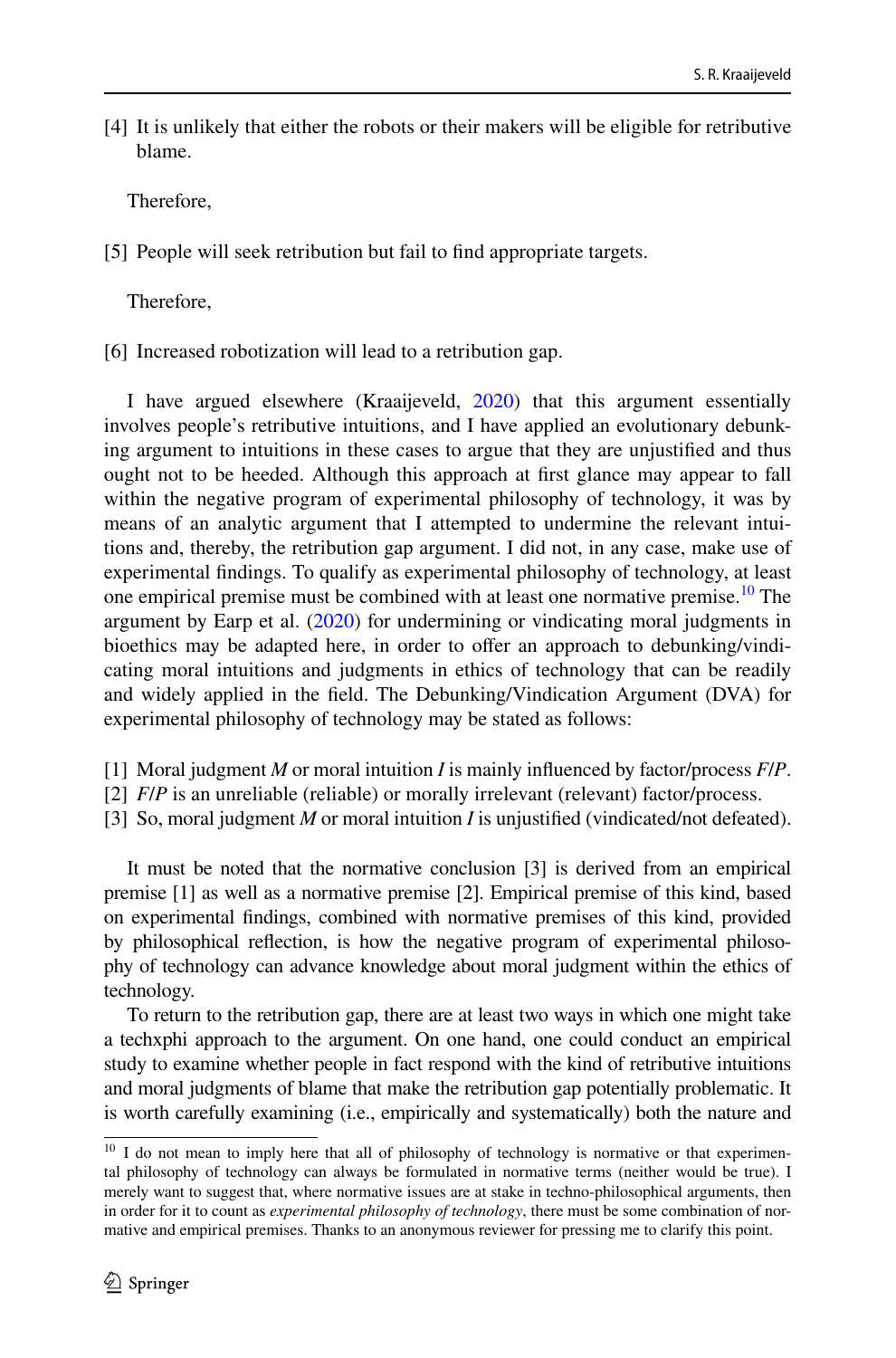the scope of these intuitions and moral judgments in cases of harm caused by highly autonomous robots. If it turns out that people are not as prone to retributive intuitions and/or moral judgments of blame in these cases, then this would give us some reason to think that the social, legal, and moral ramifcations of a retribution gap may not be as far-reaching as they have previously been considered.

On the other hand, a more sophisticated way of approaching the argument from the perspective of experimental philosophy of technology is to manipulate the relevant retributive intuitions and moral judgments in an experimental study, in order to test whether they are subject to unreliable and/or morally irrelevant factors or processes. Taking for granted that the intuitions and judgments that go into the retribution gap are as described, perhaps they are ultimately not to be heeded because they are empirically demonstrated to be unreliable, unstable, and etc. If it would turn out that retributive intuitions in cases of robot harm without clear candidates for moral blame were infuenced by, say, unreliable factor *F* or morally irrelevant process *P*, then one could use the DVA as described above to argue that the judgment based on factor *F* or process *P* in these cases means that the resulting moral judgment or moral intuition is not justifed. If it turns out, for instance, that when a self-driving car crashes, people's moral judgments about blame are signifcantly infuenced by some morally irrelevant feature like the country of origin of the car manufacturer, then this would give us reason to question their validity.

In one sense, the move made in the second approach is similar to the one that I made in applying an evolutionary debunking argument (Kraaijeveld, [2020](#page-18-16)), in that both try to undermine in some way the status of the relevant intuitions/judgments. The important diference, as should be clear, is that applying the DVA inherently involves an empirical premise. This is what sets it apart as experimental and thus what makes it count as experimental philosophy of technology.

I have been able to cover only a few recent debates in ethics of technology, but the negative program generally, and the DVA in particular, can be applied to a host of other arguments, intuitions, and judgments in philosophy and ethics of technology.

### **3.3 The Positive Program**

The positive program, which in experimental philosophy centers on making progress directly on all sorts of philosophical issues, can for experimental philosophy of technology be viewed largely as a similar efort to experimentally investigate intuitions, assumptions, thoughts, emotions, concepts, and so on that are relevant to top-ics in philosophy and ethics of technology.<sup>[11](#page-10-0)</sup> What are the intuitions that come into

<span id="page-10-0"></span><sup>&</sup>lt;sup>11</sup> I want to reiterate here that I am sympathetic to a wide array of empirical methods in philosophy generally and in philosophy of technology in particular, including those that do not strictly fall within the "experimental" bracket of experimental philosophy (e.g., narrative or hermeneutic approaches). I have chosen this methodology not only because it promises new insights and lines of research for philosophy of technology, but also because it importantly extends the project of experimental philosophy. Nevertheless, I do not think there is any reason why the positive project as I describe it could not accommodate those who seek to gain a richer understanding in philosophy of technology, for instance by investigating the "moral present" (Hämäläinen, [2016\)](#page-17-1). In other words, should empirically minded researchers who are not experimentally inclined (in the sense given to this by experimental philosophy) wish to take on the positive project or identify with it, then they would be welcome indeed.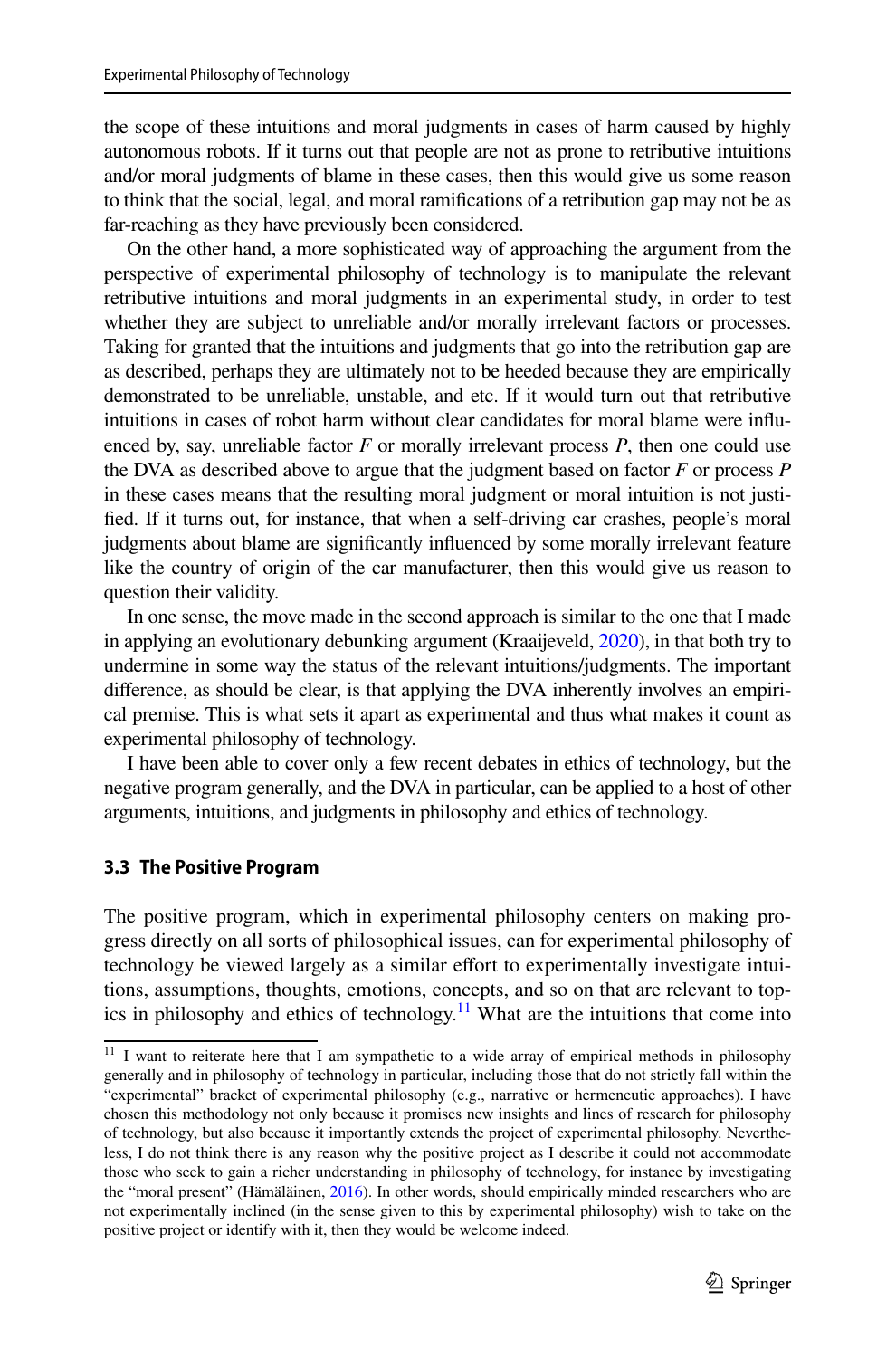play when we think about novel and emerging technologies? How are our moral judgments about technology related to the underlying cognitive and psychological processes that give rise to them? Do certain ethical theories about technology rely on the existence of (previously unexamined) empirical matters of fact? The aim of the positive program is to make progress on these and other questions surrounding technology. The nominal "positive" is indicative of the positive spirit of contribution; this program may thus be seen as wider in scope than the negative program, which focuses more narrowly on debunking and vindication attempts.

There are many potentially interesting lines of research that could be taken up under the auspices of the positive program of experimental philosophy of technology. I will specify two major tasks, which may be pursued separated but will ideally be integrated in a meaningful way. First, there is the descriptive task of probing people's intuitions and judgments about arguments, theories, and dilemmas in philosophy and ethics of technology. This includes folk intuitions and judgments as well as those of experts. There are many areas in ethics and philosophy of technology where intuitions appear, at least on the surface, to play an important role. Whether we are considering the introduction and ramifcations of novel technologies or products of technological advances like cultured or in vitro meat (Van der Weele & Tramper, [2014\)](#page-19-7), accident-algorithms for unavoidable collisions of selfdriving cars (Nyholm & Smids,  $2016$ ),<sup>[12](#page-11-0)</sup> the possibility of robots being good colleagues (Nyholm & Smids, [2019\)](#page-18-18) or being objects for sexual gratifcation (Danaher et al., [2017](#page-17-21)) or mutual love (Nyholm & Frank, [2017](#page-18-19)), or what the role of technology ought to be in a good society (Brey, [2018\)](#page-17-22), intuitions about many of these questions will play an important role. To explicate them in a systematic way, through empirical investigation, will add to our knowledge about these questions and will assist in formulating new ones.

To give a more elaborate example, one area in which experimental philosophy of technology may be especially productive is in discussions surrounding technomoral change. The main claim of the technomoral change approach is that technology co-shapes many if not all aspects of society, including moral norms and values (Swierstra et al., [2009](#page-19-8)). The notion of technomoral change readily lends itself to the combination of empirical investigation and philosophical analysis that characterizes experimental philosophy of technology. For, in order to know precisely *how* technology co-shapes moral norms and values, one must know at least some of the empirical matters of fact—about the nature, scope, and direction of changes in people's moral frameworks and about how technology acts as a driving force. Although rare, some good empirical-normative work has already been conducted in this area. Olya Kudina and Peter-Paul Verbeek [\(2018](#page-18-20)), for instance, have studied online discussions about the "explorer" version of Google Glass in order to make progress on the ethical variant of the Collingridge dilemma. Additionally, the proposed use of alternative technomoral scenarios to inform public deliberation about New and

<span id="page-11-0"></span><sup>&</sup>lt;sup>12</sup> When it comes to people's intuitions about how self-driving cars should respond to particular scenarios and dilemmas, some important work is already being done as part of the Moral Machine project at the MIT Media Lab. For the Moral Machine experiment, see Awad et al. [\(2018](#page-16-5)). The online project can be found here: <https://moralmachine.net>. For a discussion, see also the section on "Empirical Ethics" in Nyholm ([2018b\)](#page-18-21).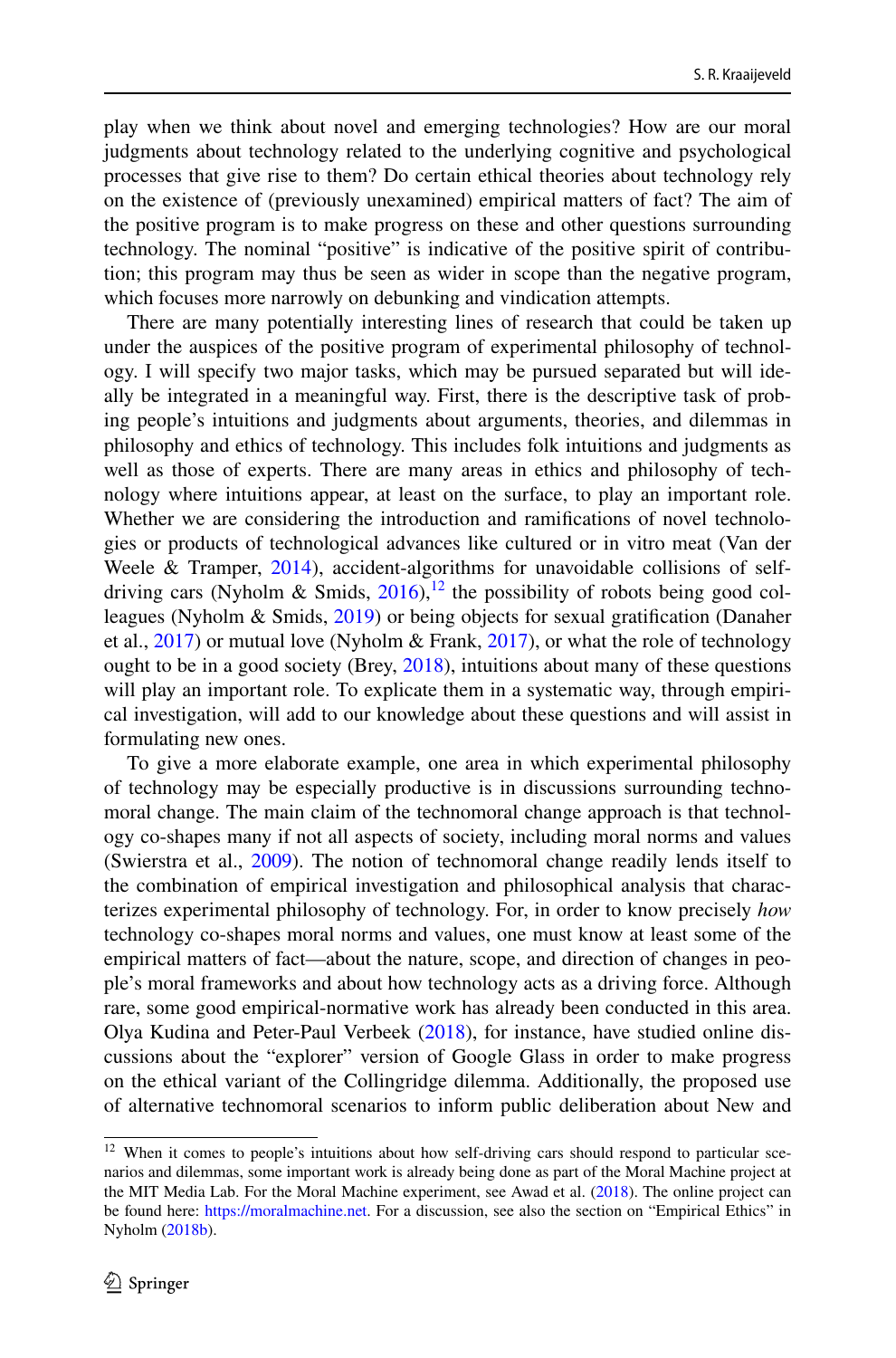Emerging Science and Technology (NEST) for Technology Assessment (Swierstra et al., [2009](#page-19-8)) is a promising way of prompting moral intuitions and judgments on a wide range of relevant issues, which appears closely aligned with the goals of a descriptive experimental philosophy of technology program that uses vignettes and moral dilemmas to elicit intuitions. Where experimental philosophy of technology can make its unique contribution, however, is in not taking the relevant intuitions and judgments at face value, but by experimentally manipulating the scenarios so as to learn about the factors that are involved in producing these intuitions and judgments. For instance, are they subject to situational factors, order efects, or framing efects? Which psychological processes underlie diferent moral judgments in these scenarios? All of the methodological tools of experimental philosophy may be applied here to categorize and scrutinize the relevant intuitions and judgments.

As in experimental ethics more widely, the use of indirect experiments may give us insight into "the nature of some capacity or judgment: for example, whether certain types of moral dilemmas engage particular areas of the brain," whereas direct experiments can "investigate whether a claim held (or denied) by philosophers is corroborated or falsifed," which "might mean investigating an intuition and whether it is as widely shared as philosophers claim, or it might mean investigating the claim that a certain behavior or trait is widespread or that two factors covary" (Alfano et al., [2018\)](#page-16-2). If the purpose is to show that the relevant intuitions and judgments are unreliable or biased in some way, then this research may be tallied under the negative program. However, there is no reason why assessing the scope and sensitivity of moral judgments about technomoral change, say, or about self-driving cars causing certain kinds of harm, has to involve the attempt to debunk the judgments in question. To the extent that we really just want to know about these judgments, or about whether intuitions are in fact as philosophers of technology have taken them to be, then this may be seen as an important descriptive task in its own right.

Second, there is the *normative* task of using empirical fndings to support normative claims about the subject at hand. Some inchoate work has already been done in this area, even if this was not under the name of experimental philosophy of technology.<sup>13</sup> For example, Kudina  $(2019)$  $(2019)$  has recently used empirical methods as well as philosophical analysis to investigate the complex interactions between ethics and technology. As previously mentioned, research into technomoral change that uses technomoral scenarios has also been receptive to the value of empirical input, even though one may still press this work to make the role of empirical research more prominent in discussions surrounding the scenarios and the conclusions to which they give rise (cf. Boenink et al., [2010](#page-17-23)). Research of this kind remains rare. Given that technologies can "rob moral routines of their self-evident invisibility and turn them into topics for discussion, deliberation, modifcation, and reassertion" (Swierstra & Rip, [2007](#page-19-9), 6), experimental philosophy of technology is well-suited to take on the task of elucidating the (changes in) moral routines, norms, and values surrounding technology, in an effort to strengthen normative conclusions about what the role of technologies *should be* given what they *are* or what they *do* within

<span id="page-12-0"></span><sup>&</sup>lt;sup>13</sup> No one, as far as I know, has explicitly taken this approach to date.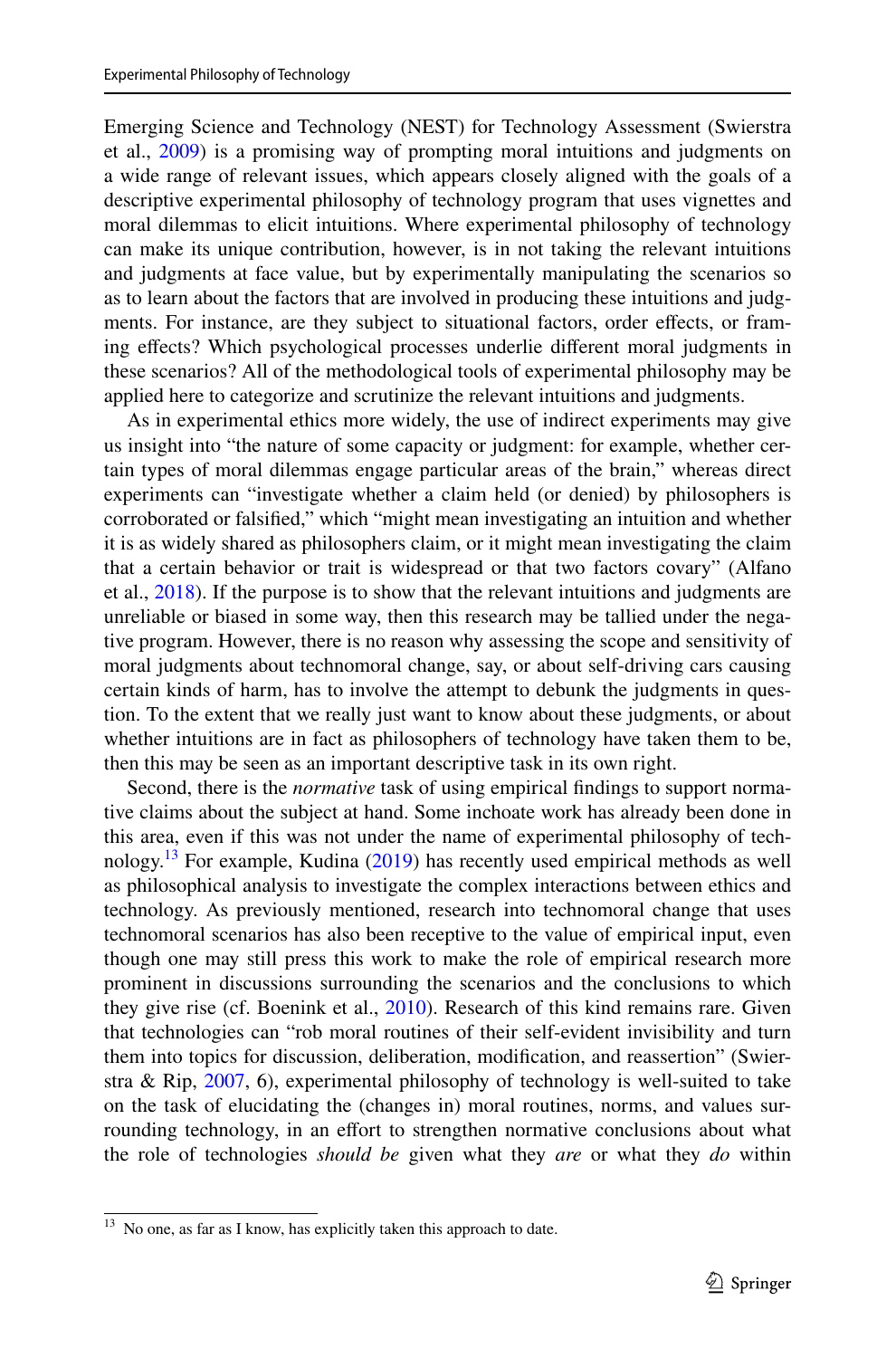particular practices. Think, for example, of people's lived experiences in relation to or as afected by technologies. By studying people's actual experiences (e.g., through qualitative research; see Andow, [2016\)](#page-16-6), one can obtain knowledge that transcends the merely observational or anecdotal; and by documenting the experiences (e.g., of injustice or systematic biases), one can move toward conceptualizing and implementing changes for the better. $^{14}$  $^{14}$  $^{14}$ 

### **4 Why Techxphi?**

While I think that the forgoing discussion of the diferent programs, respective examples, and suggestions about further and future research already does much to demonstrate the value of an experimental philosophical approach to technology, there are several more general arguments that speak to its potential value.

First, techxphi can provide a unifying methodology for a number of subfelds within philosophy of technology. It can do so at the most general level, where two diferent approaches—humanities and analytic—are often distinguished (Franssen et al., [2018](#page-17-24)). Given that I have focused much of the discussion (1) on the role of intuitions, and (2) on the role of intuitions within ethics of technology, it may appear that experimental philosophy of technology is best suited to what Carl Mitcham [\(1994,](#page-18-23) 39) has called humanities philosophy of technology, which is committed to the "primacy of the humanities over technology" and studies technology from within the social sciences and humanities. As such, work in this area is concerned frst and foremost with the moral, social, and political aspects of technology. Within the analytic approach to philosophy of technology, on the other hand, technology itself has primacy and is viewed as a phenomenon of inherent interest, aside from what it might mean to and for human beings. It must be remembered, however, that I have focused on moral intuitions primarily for reasons of space. Experimental philosophy, as a methodology for investigating philosophical problems, has also already contributed to major issues in analytical philosophy, as evidenced by work done in formal semantics (e.g., Liao & Meskin, [2017](#page-18-24); Cariani & Rips, [2017;](#page-17-25) see also Franssen et al., [2018](#page-17-24)) to ofer but one example. There is no reason to think that experimental philosophy of technology cannot likewise further knowledge and sharpen debates in analytic philosophy of technology. In this way, then, experimental philosophy of technology can provide a much-needed methodological bridge between traditional analytic and humanities approaches to philosophy of technology.

Within ethics of technology, techxphi can also provide a unifying methodology across diferent applied ethics research programs. This is important, because as Philip Brey has pointed out, "very little work is being done to advance the feld of technology ethics theoretically or methodologically" ([2010](#page-17-26), 44). In the same way that the application of a particular moral principle may usefully be extended

<span id="page-13-0"></span><sup>&</sup>lt;sup>14</sup> I am here still advocating the experimental methods as they have been used in experimental philosophy; but this seems to me a point at which the thin line may meaningfully be crossed from such methods into more descriptive, nonexperimental, qualitative methods.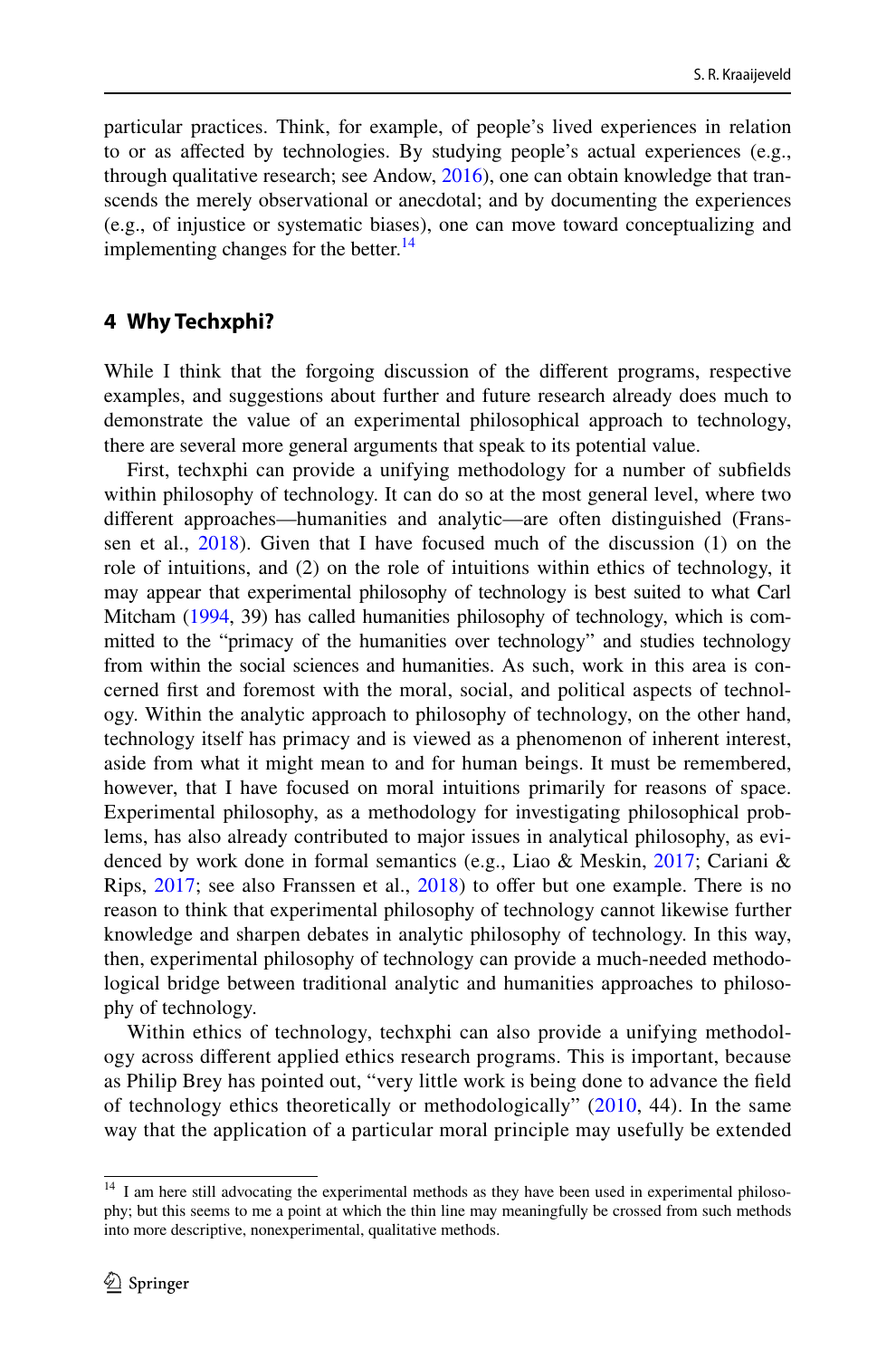to diverse and novel technologies, so experimental philosophy of technology can provide a means of gaining knowledge that is not tied to one particular technology (e.g., gene drives or reproductive technologies). As a specifc methodology, experimental philosophy of technology constitutes a novel approach to technology ethics. By its espousal of empirical investigation of moral intuitions and its insistence on tying experimental fndings to normative philosophical refection, it ofers an approach to ethics of technology alongside others—be it cultural and political approaches, engineering ethics approaches, or approaches that focus on the ethics of specifc technologies.

Experimental philosophy of technology also has implications for felds adjacent and related to philosophy of technology as broadly construed, such as Technology Assessment (TA), Science and Technology Studies (STS), and human–robot interaction (HRI), to name but a few of the more obvious candidates. The lack of a systematic attempt to investigate intuitions in these disciplines may be surprising—not least in the feld of HRI, where the study of interactions between humans and robots promises to offer a productive ground for testing intuitions as well as a clear role for empirically informed philosophy. Some recent work in this area, however, does already appear to be within the spirit of experimental philosophy of technology as I have outlined it, even though it has not been explicitly conducted or characterized as such.<sup>15</sup> Nijssen et al.  $(2019)$  $(2019)$ , for instance, have experimentally investigated whether anthropomorphic appearance and attributions modulated utilitarian decision-making about robotic agents, and have found that when people attribute afective states to robots, they are less likely to sacrifce them in order to save humans. de Graaf and Malle ([2019\)](#page-17-27) have experimentally tested people's mental state ascriptions to robots, and found that people use the same conceptual toolbox of behavior explanations for human and robot agents, thus indicating inferences of intentionality and mind, even though people applied those tools somewhat diferently to explain robot as compared to human behavior. This is the kind of research that, I think, can and should be part of a much more systematic experimental philosophical approach to how human beings perceive and interact with robots and AI.

Additionally, phenomenological and postphenomenological approaches to technology, the latter of which has in any case been marked by an "empirical turn" and aims to "empirically analyze how particular technologies as "the things themselves" *mediate* the relation between humans and their world" (Zwier et al., [2016,](#page-19-10) 314), can also beneft from engagement with the proposed experimental methodology to further its own ends. In turn, testing some of the concepts and arguments that underlie (post)phenomenology may provide a fertile ground for potential advances in experimental philosophy of technology.

Second, techxphi can offer a means of generating knowledge across different felds without necessarily requiring the specialized knowledge of such felds. The fundamentally interdisciplinary nature of experimental philosophy of technology means that it can provide a dynamic and productive meeting ground for researchers from a wide range of disciplines and backgrounds. One imagines psychologists, neuroscientist, and cognitive scientists with an interest in normative

<span id="page-14-0"></span><sup>&</sup>lt;sup>15</sup> I would like to thank an anonymous reviewer for bringing this research to my attention.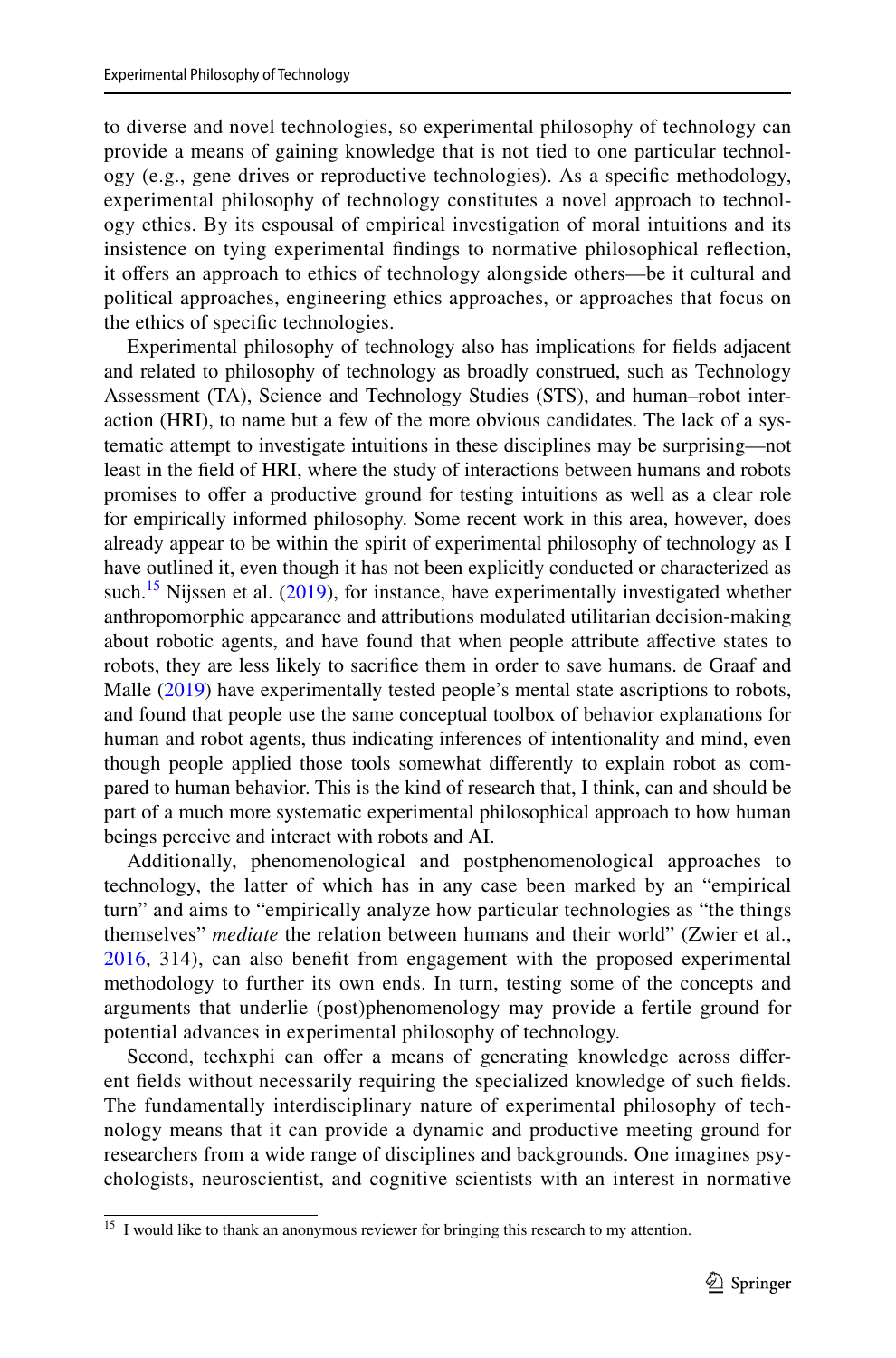questions about technology collaborating with empirically minded ethicists and philosophers of technology in order to investigate questions about, say, how and why people arrive at particular moral judgments about new technologies, or about how and why particular technologies infuence the way we think about and treat ourselves and others. This point is also relevant to the previously sketched relation between analytic and humanities philosophy of technology. As a methodology, a collaborative techxphi project can probe the arguments of analytically inclined philosophers of technology just as it can test the claims made by those working on technology from within a humanities approach—all without necessarily requiring specialized background in the respective disciplines. As in so many collaborative efforts, of course, dialog is key.

Third, given that intuitions within philosophy of technology and intuitions about technology more generally are relatively unfamiliar territory from the perspective of our evolutionary history as human beings, it is important in and of itself to be conscious of the role that these intuitions might play. To the extent that experimental philosophy of technology uncovers and scrutinizes relevant intuitions, it can provide a body of knowledge relevant both to philosophical work on technology that has already been conducted (e.g., through the negative program as criticism of the roles that intuitions have played), but also—and perhaps especially—with regard to the future (e.g., through the positive program by mapping the functions of intuitions on an ongoing basis). There is a *prima facie* reason to scrutinize our intuitions when it comes to thinking about technology. When one is dealing with evolutionarily unfamiliar territory—as our technologyladen society is today—our intuitions are less likely to be apt to our environment and are thus less likely to be reliable guides for thought and action. In the end, from our current vantage point, one can only speculate about the myriad ways in which technology will develop and infuence, let alone shape, human existence. To keep a fnger close to the pulse of our intuitions in an ongoing attempt to understand the impact of technology on our thinking—and our thinking on technology—is a contribution that experimental philosophy of technology is wellpositioned to make. If experimental philosophy has successfully garnered new insights for a host of philosophical disciplines, as I believe it has, then the burden of proof should be on those who would deny that it has anything to ofer philosophy of technology; especially given the unsettled, perpetually changing, and, in many ways, decisive nature of its subject matter. Should this paper result in an increased self-awareness about intuitions among philosophers of technology, then it will already have succeeded in no small measure.

## **5 Conclusion**

The feld of experimental philosophy has, through its engagement with experimental methods, become an important means of obtaining knowledge about the intuitions, concepts, and assumptions that lie behind philosophical arguments, problems, and theories across a wide variety of philosophical disciplines. In this paper, I have extended this burgeoning research program to philosophy of technology, providing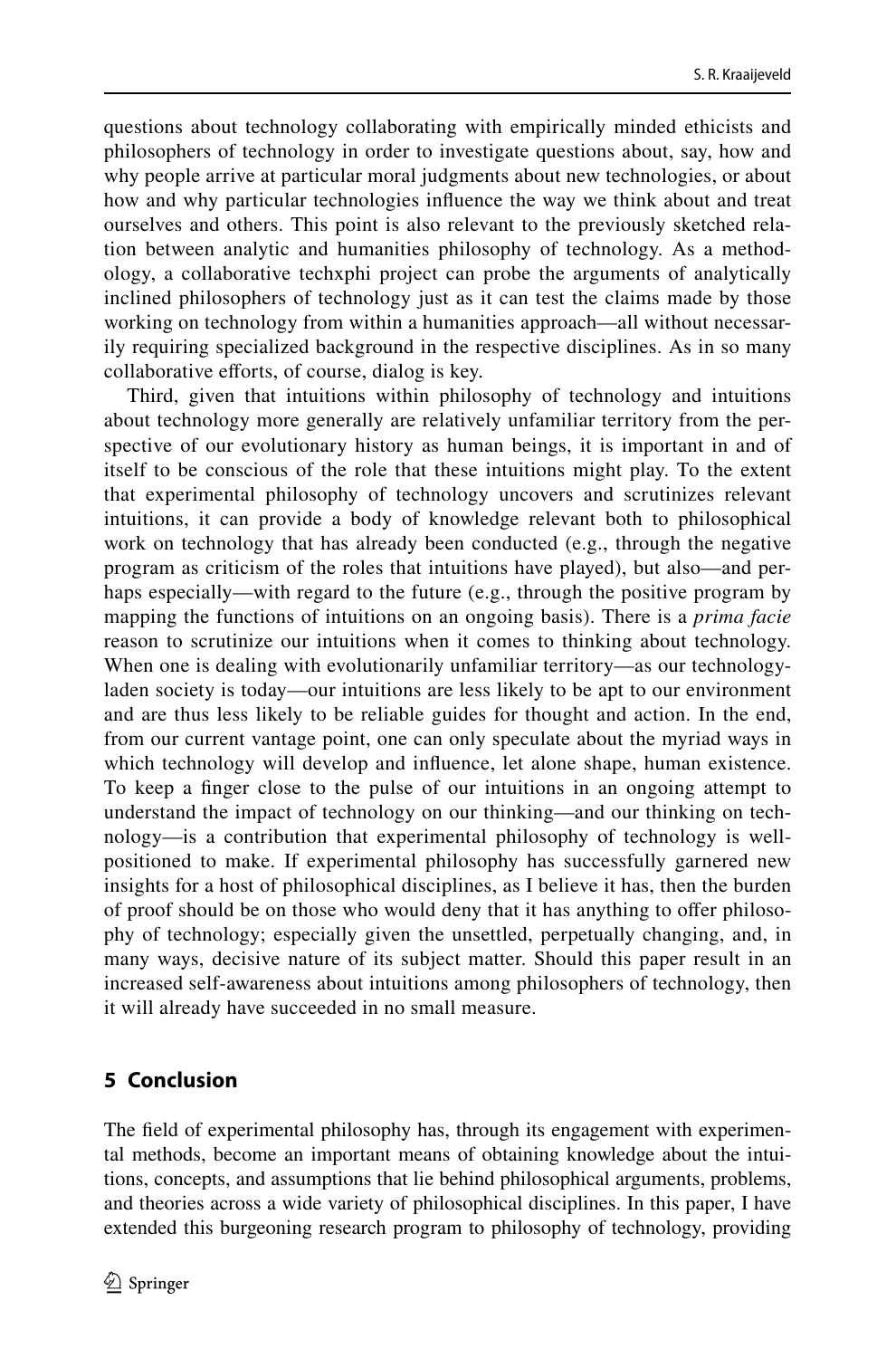both a general outline of how an experimental philosophy of technology might look and a more specifc methodology and set of programs that engages with research already being conducted in the feld. I have responded to potential objections to an experimental philosophy of technology and I have argued for a number of unique strengths of the approach. Aside from engaging with work that already involves intuitions in techno-philosophical research, a booming experimental philosophy of technology research program can ofer a unifying methodology for a diverse set of subfelds, a way of generating knowledge across disciplines without necessarily requiring specialized knowledge; and, at the very least, it can make those working in philosophy of technology—and those in society who engage with technology, which is all of us—more mindful of the intuitions about technology that we may, rightly or wrongly, hold.

**Acknowledgements** I would like to thank the three anynomous reviewers for their very careful reading of the text and for their constructive feedback.

**Author Contribution** Not applicable.

**Data Availability** Not applicable.

**Code Availability** Not applicable.

#### **Declarations**

**Competing Interests** The author declares no competing interests.

**Open Access** This article is licensed under a Creative Commons Attribution 4.0 International License, which permits use, sharing, adaptation, distribution and reproduction in any medium or format, as long as you give appropriate credit to the original author(s) and the source, provide a link to the Creative Commons licence, and indicate if changes were made. The images or other third party material in this article are included in the article's Creative Commons licence, unless indicated otherwise in a credit line to the material. If material is not included in the article's Creative Commons licence and your intended use is not permitted by statutory regulation or exceeds the permitted use, you will need to obtain permission directly from the copyright holder. To view a copy of this licence, visit [http://creativecommons.org/licen](http://creativecommons.org/licenses/by/4.0/) [ses/by/4.0/](http://creativecommons.org/licenses/by/4.0/).

### **References**

<span id="page-16-1"></span>Achterhuis, H. (Ed.). (2001). *American philosophy of technology: The empirical turn. R. P. Crease (Transl.)*. Indiana University Press.

<span id="page-16-3"></span>Alexander, J. (2012). *Experimental philosophy: An introduction*. Polity Press.

- <span id="page-16-4"></span>Alexander, J., & Weinberg, J. (2007). Analytic epistemology and experimental philosophy. *Philosophy Compass, 2*(1), 56–80.
- <span id="page-16-2"></span>Alfano, M., Loeb, D., & Plakias, A. (2018). Experimental moral philosophy. In E. N. Zalta (Ed.), *The Stanford encyclopedia of philosophy*. [https://plato-stanford-edu.ezproxy.library.wur.nl/archives/](https://plato-stanford-edu.ezproxy.library.wur.nl/archives/win2018/entries/experimental-moral/) [win2018/entries/experimental-moral/](https://plato-stanford-edu.ezproxy.library.wur.nl/archives/win2018/entries/experimental-moral/). Accessed 11 Nov 2020.

<span id="page-16-6"></span>Andow, J. (2016). Qualitative tools and experimental philosophy. *Philosophical Psychology, 29*(8), 1128–1141.<https://doi.org/10.1080/09515089.2016.1224826>.

<span id="page-16-0"></span>Appiah, K. A. (2008). *Experiments in ethics*. Harvard University Press.

<span id="page-16-5"></span>Awad, E., Dsouza, S., Kim, R., Schulz, J., Henrich, J., Sharif, A., Bonnefon, J., & Rahwan, I. (2018). The moral machine experiment. *Nature, 563*, 59–64.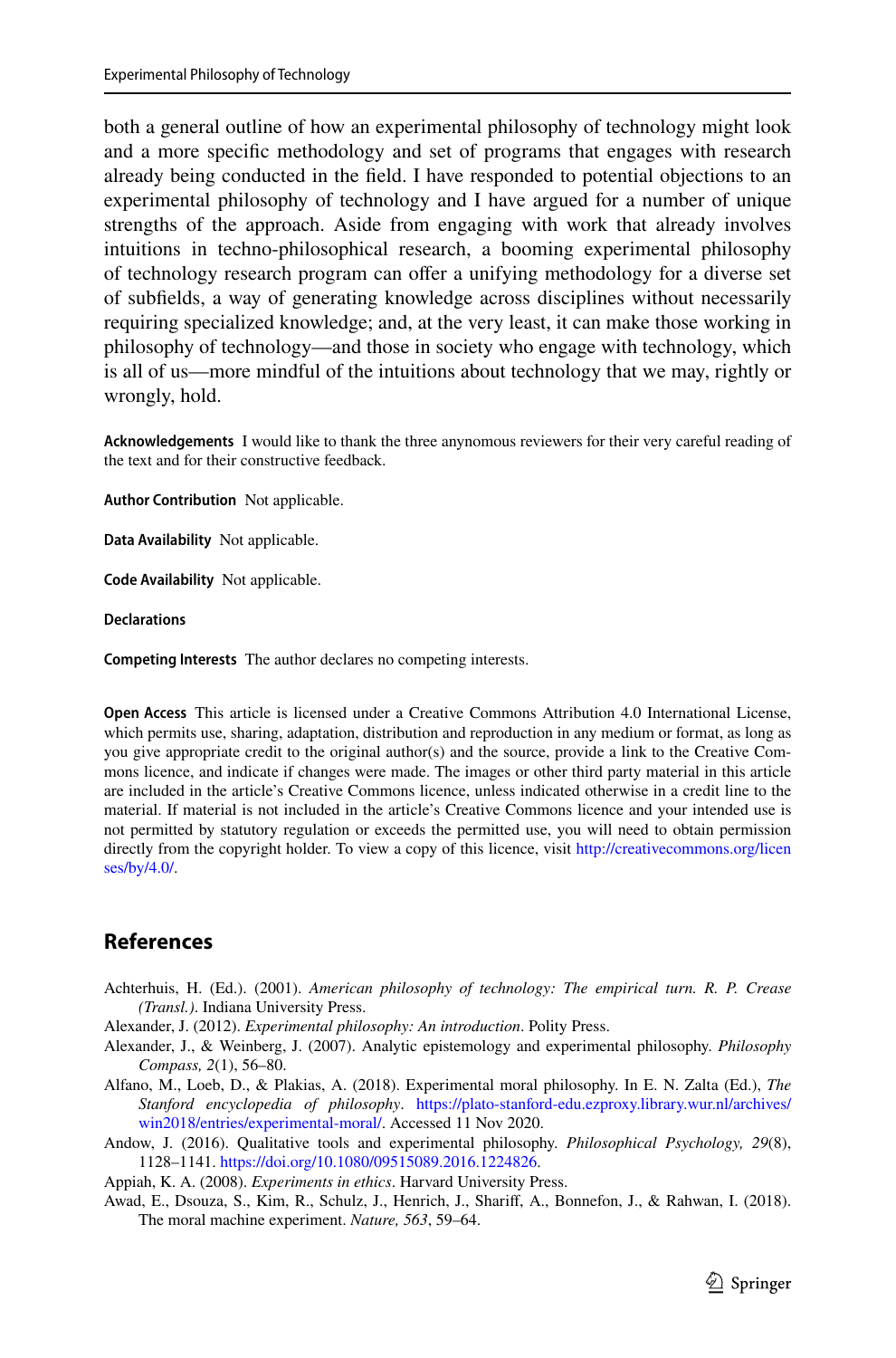- <span id="page-17-11"></span>Bartels, D. M., & Pizarro, D. A. (2011). The mismeasure of morals: Antisocial personality traits predict utilitarian responses to moral dilemmas. *Cognition, 121*(1), 154–161.
- <span id="page-17-3"></span>Bealer, G. (1996). On the possibility of philosophical knowledge. *Philosophical Perspectives, 10*, 1–34.
- <span id="page-17-4"></span>Bealer, G. (1998). Intuition and the autonomy of philosophy. In M. DePaul & W. Ramsey (Eds.), *Rethinking intuition.* (pp. 201–239). Rowman & Littlefeld.
- <span id="page-17-23"></span>Boenink, M., Swierstra, S., & Stemerding, D. (2010). Anticipating the interaction between technology and morality: A scenario study of experimenting with humans in bionanotechnology. *Studies in Ethics, Law, and Technology, 4*(2): Article 4. Available at: [http://www.bepress.com/selt/vol4/iss2/](http://www.bepress.com/selt/vol4/iss2/art4) [art4.](http://www.bepress.com/selt/vol4/iss2/art4) Accessed 11 Nov 2020.
- <span id="page-17-26"></span>Brey, P. (2010). Philosophy of technology after the empirical turn. *Techné, 14*(1), 36–48. [https://doi.org/](https://doi.org/10.5840/techne20101416) [10.5840/techne20101416](https://doi.org/10.5840/techne20101416).
- <span id="page-17-22"></span>Brey, P. (2018). The strategic role of technology in a good society. *Technology in Society, 52*, 39–45.
- <span id="page-17-14"></span>Buckwater, W. (2010). Knowledge isn't closed on Saturday: A study in ordinary language. *Review of Philosophy and Psychology, 1*(3), 395–406.
- <span id="page-17-8"></span>Buckwater, W., & Stich, S. (2014). Gender and philosophical intuition. In J. Knobe & S. Nichols (Eds.), *Experimental philosophy.* (Vol. 2, pp. 307–346). Oxford University Press.
- <span id="page-17-9"></span>Buchtel, E. E., & Norenzayan, A. (2008). Which should you use, intuition or logic? Cultural diferences in injunctive norms about reasoning. *Asian Journal of Social Psychology, 11*(4), 264–273.
- <span id="page-17-5"></span>Cappelen, H. (2012). *Philosophy without intuitions*. Oxford University Press.
- <span id="page-17-6"></span>Cappelen, H. (2014). X-Phi without intuitions? In A. R. Booth & D. P. Rowbottom (Eds.), *Intuitions.* (pp. 269–286). Oxford University Press.
- <span id="page-17-19"></span>Champagne, M., & Tonkens, R. (2015). Bridging the responsibility gap in automated warfare. *Philosophy & Technology, 28*, 125–137.
- <span id="page-17-25"></span>Cariani, F., & Rips, L. J. (2017). Conditionals, context, and the suppression efect. *Cognitive Science, 41*(3), 540–589.<https://doi.org/10.1111/cogs.12336>.
- <span id="page-17-20"></span>Danaher, J. (2016). Robots, law and the retribution gap. *Ethics and Information Technology, 18*, 299–309.
- <span id="page-17-21"></span>Danaher, J., Earp, B. D., & Sandberg, A. (2017). Should we campaign against sex robots? In J. Danaher & N. McArthur (Eds.), *Robot sex: Social and legal implications*. MIT Press.
- <span id="page-17-27"></span>de Graaf, M. M. A., & Malle, B. F. (2019). People's explanations of robot behavior subtly reveal mental state inferences. In: *Proceedings of the international conference on human–robot interaction*, HRI'19, Daegu, South Korea.
- <span id="page-17-18"></span>Devitt, M. (2015). Relying on intuitions: Where Cappelen and Deutsch go wrong. *Inquiry, 58*(7–8), 669– 699.<https://doi.org/10.1080/0020174X.2015.1084824>.
- <span id="page-17-7"></span>Deutsch, M. (2015). *The myth of the intuitive: Experimental philosophy and philosophical method*. The MIT Press.
- <span id="page-17-16"></span>Earp, B. D., Demaree-Cottona, J., Dunne, M., Dranseika, V., Everett, J. A. C., Feltz, A., Geller, G., Hannikainen, I. R., Jansen, L. A., Knobea, J., Kolak, J., Latham, S., Lerner, A., May, J., Mercurio, M., Mihailov, E., Rodríguez-Arias, D., Rodríguez Lopez, B., Savulescu, J., … Tobia, K. (2020). Experimental philosophical bioethics. *AJOB Empirical*. *Bioethics, 11*(1), 30–33.
- <span id="page-17-15"></span>Feltz, A., & Zarpentine, C. (2010). Do you know more when it matters less? *Philosophical Psychology, 23*(5), 683–706.
- <span id="page-17-24"></span>Franssen, M., Lokhorst, G. J., & Van de Poel, I. (2018). Philosophy of technology. In E. N. Zalta (Ed.), *The Stanford encyclopedia of philosophy*. [https://plato-stanford-edu.ezproxy.library.wur.nl/archives/](https://plato-stanford-edu.ezproxy.library.wur.nl/archives/fall2018/entries/technology/) [fall2018/entries/technology/](https://plato-stanford-edu.ezproxy.library.wur.nl/archives/fall2018/entries/technology/). Accessed 7 Nov 2020.
- <span id="page-17-10"></span>Haidt, J., & Joseph, C. (2007) The moral mind: How five sets of innate intuitions guide the development of many culture-specifc virtues, and perhaps even modules. In P. Carruthers, S. Laurence, & S. Stitch (Eds.), *The innate mind, Volume 3*. Oxford University Press. 367–392.
- <span id="page-17-1"></span>Hämäläinen, N. (2016). *Descriptive ethics: What does moral philosophy know about morality?*. Palgrave Macmillan.
- <span id="page-17-17"></span>Hartmann, S., Lisciandra, C., & Machery, E. (2013). Editorial: Formal epistemology meets experimental philosophy. *Synthese, 190*, 1333–1335. <https://doi.org/10.1007/s11229-013-0269-1>.
- <span id="page-17-12"></span>Haukioja, J. (Ed.). (2015). *Advances in experimental philosophy of language*. Bloomsbury Academic.
- <span id="page-17-0"></span>Jonas, H. (1984). *The imperative of responsibility: In search of an ethics for the technological age*. H. Jonas & D. Herr (Transl.). The University of Chicago Press.
- <span id="page-17-2"></span>Knobe, J. (2007). Experimental philosophy and philosophical signifcance. *Philosophical Explorations, 10*(2), 119–121.
- <span id="page-17-13"></span>Knobe, J. (2010). Person as scientist, personal as moralist. *Behavioral and Brain Sciences, 33*(4), 315–329.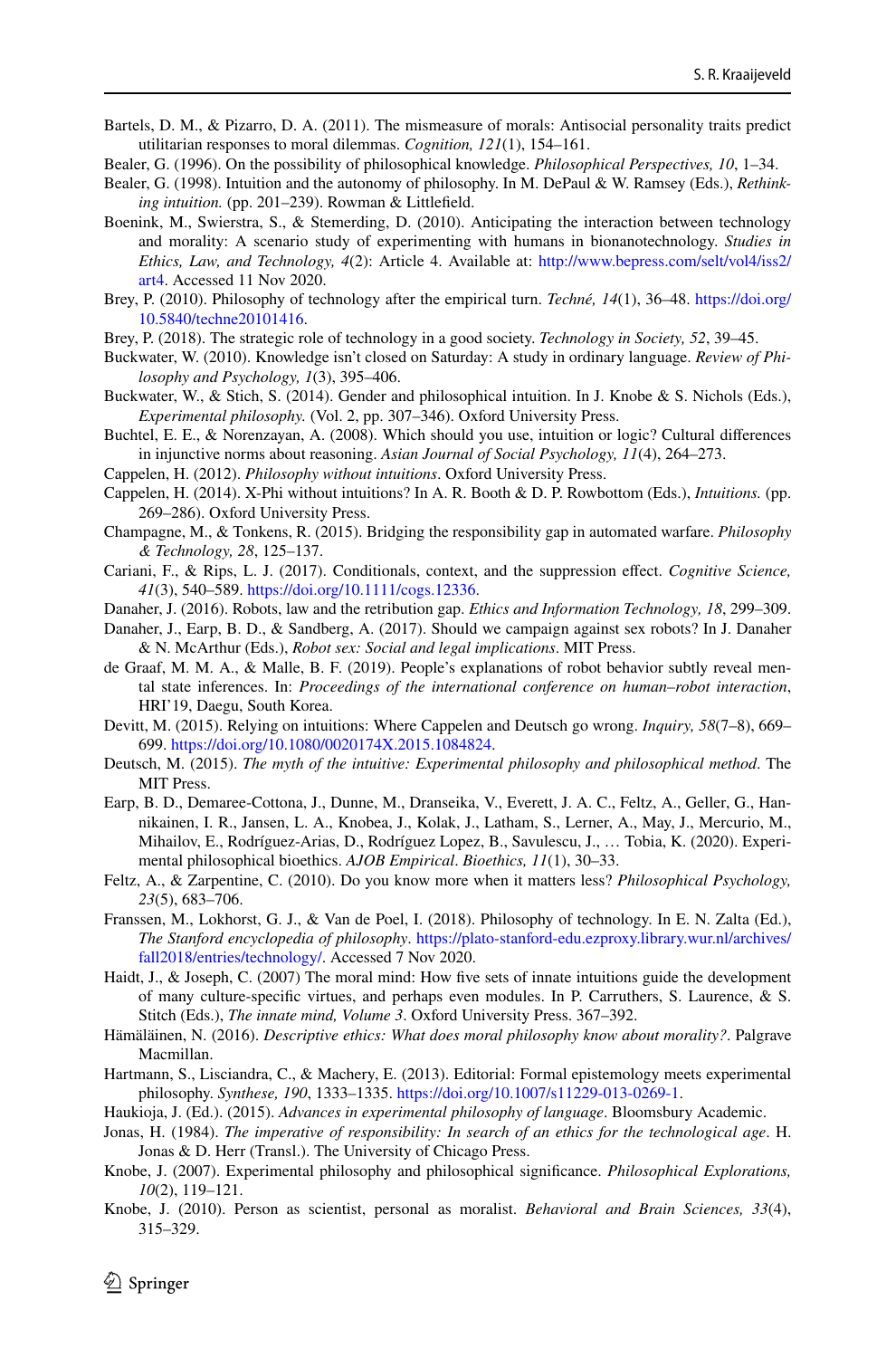- <span id="page-18-10"></span>Knobe, J., & Prinz, J. (2008). Intuitions about consciousness: Experimental studies. *Phenomenology and the Cognitive Sciences, 7*(1), 67–83.
- <span id="page-18-11"></span>Knobe, J., & Nichols, S. (2017). Experimental philosophy. In E. N. Zalta (Ed.), *The Stanford encyclopedia of philosophy*. [https://plato-stanford-edu.ezproxy.library.wur.nl/archives/win2017/entries/exper](https://plato-stanford-edu.ezproxy.library.wur.nl/archives/win2017/entries/experimental-philosophy/) [imental-philosophy/](https://plato-stanford-edu.ezproxy.library.wur.nl/archives/win2017/entries/experimental-philosophy/). Accessed 7 Nov 2020.
- <span id="page-18-4"></span>Knobe, J., Buckwalter, W., Nichols, S., Robbins, P., Sarkissian, H., & Sommers, T. (2012). Experimental philosophy. *Annual Review of Psychology, 63*(1), 81–99. [https://doi.org/10.1146/annur](https://doi.org/10.1146/annurev-psych-120710-100350) [ev-psych-120710-100350.](https://doi.org/10.1146/annurev-psych-120710-100350)
- <span id="page-18-16"></span>Kraaijeveld, S. R. (2020). Debunking (the) retribution (Gap). *Science and Engineering Ethics, 26*(3), 1315–1328. [https://doi.org/10.1007/s11948-019-00148-6.](https://doi.org/10.1007/s11948-019-00148-6)
- <span id="page-18-22"></span>Kudina, O. (2019). *The technological mediation of morality: Value dynamism, and the complex interaction between ethics and technology*. PhD Diss. University of Twente. [https://doi.org/10.3990/1.](https://doi.org/10.3990/1.9789036547444) [9789036547444](https://doi.org/10.3990/1.9789036547444).
- <span id="page-18-20"></span>Kudina, O., & Verbeek, P. (2018). Ethics from within: Google Glass, the Collingridge dilemma, and the mediated value of privacy. *Science, Technology, & Human Values, 44*(2), 291–314. [https://doi.org/](https://doi.org/10.1177/0162243918793711) [10.1177/0162243918793711](https://doi.org/10.1177/0162243918793711).
- <span id="page-18-0"></span>Lagerkvist, P. (1954). *The experimental world*. (p. 53). Hill and Wang.
- <span id="page-18-24"></span>Liao, S., & Meskin, A. (2017). Aesthetic adjectives: Experimental semantics and context-sensitivity. *Philosophy and Phenomenological Research, 94*(2), 371–398.<https://doi.org/10.1111/phpr.12217>.
- <span id="page-18-9"></span>Machery, E., Mallon, R., Nichols, S., & Stich, S. P. (2004). Semantics, cross-cultural style. *Cognition, 92*(3), 1–12.
- <span id="page-18-15"></span>Matthias, A. (2004). The responsibility gap: Ascribing responsibility for the actions of learning Automata. *Ethics and Information Technology, 6*, 175–183.
- <span id="page-18-23"></span>Mitcham, C. (1994). *Thinking through technology: The path between engineering and philosophy*. Chicago: University of Chicago Press.
- <span id="page-18-5"></span>Nahmias, E., Morris, S., Nadelhofer, T., & Turner, J. (2004). The phenomenology of free will. *Journal of Consciousness Studies, 11*, 162–179.
- <span id="page-18-6"></span>Nahmias, E., Morris, S., Nadelhofer, T., & Turner, J. (2005). Surveying freedom: Folk intuitions about free will and moral responsibility. *Philosophical Psychology, 18*, 561–584.
- Nahmias, E., Morris, S., Nadelhofer, T., & Turner, J. (2006). Is incompatibilism intuitive? *Philosophy and Phenomenological Research, 73*, 28–53.
- <span id="page-18-1"></span>Nichols, S., & Knobe, J. (2007). Moral responsibility and determinism: The cognitive science of folk intuitions. *Noûs, 41*(4), 663–685.
- <span id="page-18-8"></span>Nichols, S., & Bruno, M. (2010). Intuitions about personal identity: An empirical study. *Philosophical Psychology, 23*(3), 293–312.
- <span id="page-18-25"></span>Nijssen, S. R. R., Müller, B. C. N., van Baaren, R. B., & Paulus, M. (2019). Saving the robot or the human? Robots who feel deserve moral care. *Social Cognition, 37*(1), 41–56.
- <span id="page-18-14"></span>Nyholm, S. (2018a). Attributing agency to automated systems: Refections on human–robot collaborations and responsibility-loci. *Science and Engineering Ethics, 24*, 1201–1219.
- <span id="page-18-21"></span>Nyholm, S. (2018b). The ethics of crashes with self-driving cars: A roadmap, I. *Philosophy Compass, 13*(7), e12507.
- <span id="page-18-19"></span>Nyholm, S. R., & Frank, L. E. (2017). From sex robots to love robots: Is mutual love with a robot possible? In J. Danaher & N. McArthur (Eds.), *Robot sex: Social and legal implications*. MIT Press.
- <span id="page-18-17"></span>Nyholm, S., & Smids, J. (2016). The ethics of accident-algorithms for self-driving cars: An applied trolley problem? *Ethical Theory and Moral Practice, 19*, 1275–1289.
- <span id="page-18-18"></span>Nyholm, S., & Smids, J. (2019). Can a robot be a good colleague? *Science and Engineering Ethics, 26*, 2169–2188.
- <span id="page-18-2"></span>Plakias, A. (2015). Experimental philosophy. *Oxford Handbooks Online*. [https://doi.org/10.1093/oxfor](https://doi.org/10.1093/oxfordhb/9780199935314.013.17) [dhb/9780199935314.013.17](https://doi.org/10.1093/oxfordhb/9780199935314.013.17).
- <span id="page-18-13"></span>Pust, J. (2019). Intuition. In E. N. Zalta (Ed.), *The Stanford encyclopedia of philosophy*. Accessed 9 Nov 2020[.https://plato-stanford-edu.ezproxy.library.wur.nl/archives/sum2019/entries/intuition/.](https://plato-stanford-edu.ezproxy.library.wur.nl/archives/sum2019/entries/intuition/)
- <span id="page-18-3"></span>Scharff, R. C. (2011). Empirical technoscience studies in a Comtean world: Too much concreteness?. *Philosophy & Technology, 25*, 153–177.
- <span id="page-18-7"></span>Schwitzgebel, E., & Cushman, F. (2012). Expertise in moral reasoning? Order efects on moral judgment in professional philosophers and non-philosophers. *Mind and Language, 27*(2), 135–153.
- <span id="page-18-12"></span>Sorell, T. (2018). Experimental philosophy and the history of philosophy. *British Journal for the History of Philosophy, 26*(5), 829–849. [https://doi.org/10.1080/09608788.2017.1320971.](https://doi.org/10.1080/09608788.2017.1320971)